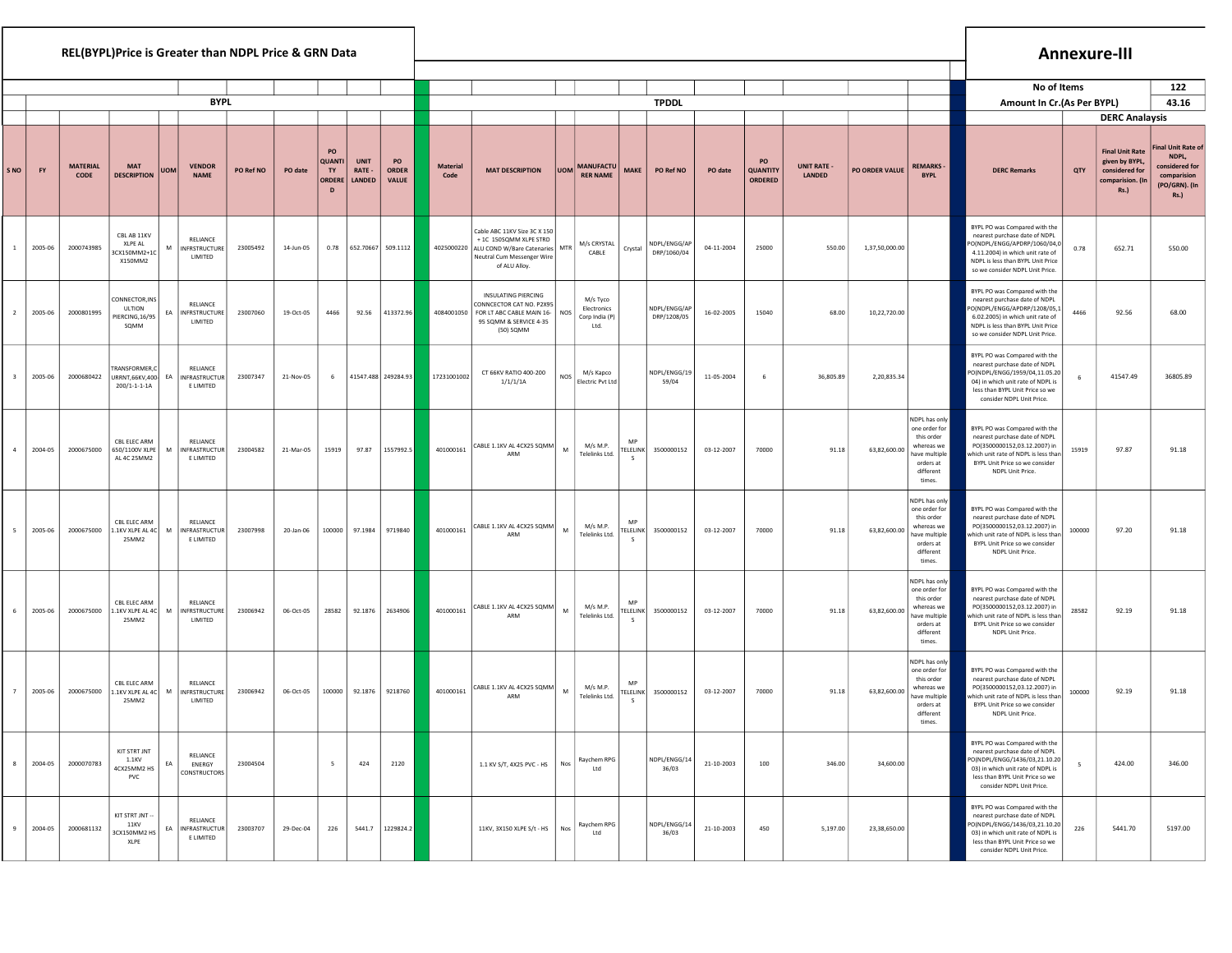| 10 | 2004-05 | 2000687191 | CONDUCTOR, AC<br>SR,UN<br>INSULATED,GOA<br>T          | RELIANCE<br>M<br>INFRASTRUCTUR<br>E LIMITED              | 23003573 | 15-Dec-04 | 7722           | 172.5   | 1332045           | 1032000120  | ACSR GOAT CONDUCTOR                                                       | MTR        | AQUARIAN<br><b>ENTERPRISES</b>         |       | NDPL/ENGG/17<br>27/04 | 28-02-2004 | 12000 | 137.75    | 16,53,000.00 | BYPL PO was Compared with the<br>nearest purchase date of NDPL<br>PO(NDPL/ENGG/1727/04,28.02.20<br>04) in which unit rate of NDPL is<br>less than BYPL Unit Price so we<br>consider NDPL Unit Price. | 7722   | 172.50   | 137.75   |
|----|---------|------------|-------------------------------------------------------|----------------------------------------------------------|----------|-----------|----------------|---------|-------------------|-------------|---------------------------------------------------------------------------|------------|----------------------------------------|-------|-----------------------|------------|-------|-----------|--------------|------------------------------------------------------------------------------------------------------------------------------------------------------------------------------------------------------|--------|----------|----------|
| 11 | 2005-06 | 2000743192 | FITTING, S/SUSPE<br>NSION.COMPF/<br>ACSR GOAT         | RELIANCE<br><b>INFRSTRUCTURE</b><br>EA<br>LIMITED        | 23005151 | 19-May-05 | 280            | 2152.8  | 602784            |             | SINGLE TENSION HARDWARE<br>12172000700 FITTING FOR ACSR GOAT<br>CONDUCTOR | <b>NOS</b> | <b>AQUARIAN</b><br><b>ENTERPRISES</b>  |       | NDPL/ENGG/17<br>27/04 | 28-02-2004 | 24    | 1,425.00  | 34,200.00    | BYPL PO was Compared with the<br>nearest purchase date of NDPL<br>O(NDPL/ENGG/1727/04,28.02.20<br>04) in which unit rate of NDPL is<br>less than BYPL Unit Price so we<br>consider NDPL Unit Price.  | 280    | 2152.80  | 1370.30  |
| 12 | 2004-05 | 2000765417 | MID SPAN<br>COMPRESSION<br>JOINT F/GOAT<br>COND.      | RELIANCE<br>NFRASTRUCTUR<br>EA<br>E LIMITED              | 23003573 | 15-Dec-04 | 46             | 1725    | 79350             | 4089000030  | MID SPAN IOINT<br>COMPRESSIOM TYPE FOR<br>ACSR GOAT CONDUCTOR             | NOS        | AQUARIAN<br><b>ENTERPRISES</b>         |       | NDPL/ENGG/17<br>27/04 | 28-02-2004 | 10    | 512.50    | 5,125.00     | BYPL PO was Compared with the<br>nearest purchase date of NDPL<br>O(NDPL/ENGG/1727/04,28.02.20<br>04) in which unit rate of NDPL is<br>less than BYPL Unit Price so we<br>consider NDPL Unit Price.  | 46     | 1725.00  | 512.50   |
| 13 | 2005-06 | 2000472382 | POLE, RAIL, MS, 10<br>5LBS                            | RELIANCE<br>MT INFRSTRUCTURE<br>LIMITED                  | 23005459 | 13-Jun-05 | 11.985         |         | 29400.8 352368.59 | 15047000020 | RAIL MS 105 LBS                                                           | MT         | AQUARIAN<br><b>ENTERPRISES</b>         |       | NDPL/ENGG/17<br>27/04 | 28-02-2004 | 6.76  | 36,990.00 | 2.50.052.40  | BYPL PO was Compared with the<br>nearest purchase date of NDPL<br>O(NDPL/ENGG/1727/04,28.02.20<br>04) in which unit rate of NDPL is<br>less than BYPL Unit Price so we<br>consider NDPL Unit Price.  | 11.985 | 29400.80 | 23500.00 |
| 14 | 2004-05 | 2000680422 | TRANSFORMER,<br>URRNT,66KV,400<br>200/1-1-1-1-A       | RELIANCE<br>EA<br><b>INFRASTRUCTUR</b><br>E LIMITED      | 23003573 | 15-Dec-04 | 10             | 36931.1 | 369311            | 17231001002 | CT 66KV RATIO 400-200<br>1/1/1/1A                                         | NOS        | M/s Kapco<br>Electric Pvt Ltd          |       | NDPL/ENGG/19<br>59/04 | 11-05-2004 | - 6   | 36,805.89 | 2.20.835.34  | BYPL PO was Compared with the<br>nearest purchase date of NDPL<br>PO(NDPL/ENGG/1959/04,<br>11.05.2004) in which unit rate of<br>NDPL is less than BYPL Unit Price<br>so we consider NDPL Unit Price. | 10     | 36931.10 | 36805.89 |
| 15 | 2004-05 | 2000686190 | <b>TRANSFORMER.</b><br>T,33KV/ROOT<br>3/110V/ROOT 3   | RELIANCE<br>EA INFRASTRUCTUR<br>E LIMITED                | 23003573 | 15-Dec-04 | 12             | 32200   | 386400            | 17249000020 | 33 KV P.T. 110X1.73,<br>110X1.73, 110X1.73                                | <b>NOS</b> | M/s Kapco<br>Electric Pvt.<br>Ltd.     | KAPCO | NDPL/ENGG/19<br>99/04 | 05-06-2004 | 45    | 14,648.00 | 6,59,160.00  | BYPL PO was Compared with the<br>nearest purchase date of NDPL<br>O(NDPL/ENGG/1999/04,05.06.20<br>04) in which unit rate of NDPL is<br>less than BYPL Unit Price so we<br>consider NDPL Unit Price.  | 12     | 32200.00 | 14648.00 |
| 16 | 2004-05 | 2000790162 | CONNECTOR.ME<br>CHANICAL, 185M<br>M2 TO 400MM2        | RELIANCE<br>EA<br>INFRASTRUCTUR<br>E LIMITED             | 23003707 | 29-Dec-04 | 10             | 2172.5  | 21725             | 12131001200 | MECHANICAL CONNECTOR<br>SIZE 185 TO 400 SQMM HT<br>CABLE                  | <b>NOS</b> | M/s<br>ALAKNANDA<br><b>ENTERPRISES</b> |       | NDPL/ENGG/23<br>51/04 | 23-09-2004 | 50    | 1,729.00  | 86,450.00    | BYPL PO was Compared with the<br>nearest purchase date of NDPL<br>PO(NDPL/ENGG/2351/04,<br>23.09.2004) in which unit rate of<br>NDPL is less than BYPL Unit Price<br>so we consider NDPL Unit Price. | 10     | 2172.50  | 1729.00  |
| 17 | 2004-05 | 2000790161 | CONNECTOR, ME<br>CHANICAL,95M<br>M2 TO 240MM2         | RELIANCE<br><b>INFRASTRUCTUR</b><br>EA<br>E LIMITED      | 23003707 | 29-Dec-04 | 10             |         | 1350.78 13507.8   | 12131001150 | MECHANICAL CONNECTOR<br>SIZE 95 TO 240 SQMM HT<br>CABLE                   | <b>NOS</b> | M/s<br>ALAKNANDA<br><b>ENTERPRISES</b> |       | NDPL/ENGG/23<br>51/04 | 23-09-2004 | 50    | 1,235.00  | 61,750.00    | BYPL PO was Compared with the<br>nearest purchase date of NDPL<br>PO(NDPL/ENGG/2351/04,23.09.20<br>04) in which unit rate of NDPL is<br>less than BYPL Unit Price so we<br>consider NDPL Unit Price. | 10     | 1350.78  | 1235.00  |
| 18 | 2005-06 | 2000082999 | KIT STRT JNT -<br>11KV<br>3CX300MM2 HS<br>XLPE        | <b>RELIANCE</b><br>EA<br><b>INFRSTRUCTURE</b><br>LIMITED | 23005492 | 14-Jun-05 | $\overline{1}$ |         | 6726.72 6726.72   | 4088000350  | Jointing Kit 11KV ST TH 3x300<br>SO MM XLPE HS TYPE                       |            | Nos Raychem RPG Raychem                |       | NDPL/ENGG/24<br>24/04 | 04-11-2004 | 1500  | 5,722.00  | 85,83,000.00 | BYPL PO was Compared with the<br>nearest purchase date of NDPL<br>PO(NDPL/ENGG/2424/04,04.11.20<br>04) in which unit rate of NDPL is<br>less than BYPL Unit Price so we<br>consider NDPL Unit Price. |        | 6726.72  | 5722.00  |
| 19 | 2004-05 | 2000082999 | KIT STRT JNT -<br><b>11KV</b><br>BCX300MM2 HS<br>XLPE | RELIANCE<br>EA<br><b>INFRASTRUCTUR</b><br>E LIMITED      | 23003707 | 29-Dec-04 | 404            | 6468    | 2613072           | 4088000350  | Jointing Kit 11KV ST TH 3x300<br>SQ MM XLPE HS TYPE                       |            | Nos Raychem RPG Raychem                |       | NDPL/ENGG/24<br>24/04 | 04-11-2004 | 1500  | 5,722.00  | 85,83,000.00 | BYPL PO was Compared with the<br>nearest purchase date of NDPL<br>PO(NDPL/ENGG/2424/04,04.11.20<br>04) in which unit rate of NDPL is<br>less than BYPL Unit Price so we<br>consider NDPL Unit Price. | 404    | 6468.00  | 5722.00  |
| 20 | 2004-05 | 2000082999 | KIT STRT JNT -<br>11KV<br>3CX300MM2 HS<br>XLPE        | RELIANCE<br><b>INFRASTRUCTUR</b><br>EA<br>E LIMITED      | 23003707 | 29-Dec-04 | $\overline{2}$ | 6468    | 12936             | 4088000350  | Jointing Kit 11KV ST TH 3x300<br>SQ MM XLPE HS TYPE                       | Nos        | Raychem RPG Raychem                    |       | NDPL/ENGG/24<br>24/04 | 04-11-2004 | 1500  | 5,722.00  | 85,83,000.00 | BYPL PO was Compared with the<br>nearest purchase date of NDPL<br>O(NDPL/ENGG/2424/04,04.11.20<br>04) in which unit rate of NDPL is<br>less than BYPL Unit Price so we<br>consider NDPL Unit Price.  |        | 6468.00  | 5722.00  |
| 21 | 2004-05 | 2000681121 | <b>KIT TRNSN JNT</b><br>11 KV<br>3CX150MM2 HS         | RELIANCE<br>EA INFRASTRUCTUR<br>E LIMITED                | 23004593 | 22-Mar-05 | 10             |         |                   | 4088000180  | Jointing Kit 11KV ST TH<br>Transitional 3x150 SQ MM<br><b>HEAT SHRINK</b> |            | Nos Raychem RPG Raychen                |       | NDPL/ENGG/24<br>24/04 | 04-11-2004 | 400   | 3,965.00  | 15,86,000.00 | BYPL PO was Compared with the<br>nearest purchase date of NDPL<br>PO(NDPL/ENGG/2424/04,04.11.20<br>04) in which unit rate of NDPL is<br>less than BYPL Unit Price so we<br>consider NDPL Unit Price. | 10     | 5751.13  | 3965.00  |
| 22 | 2004-05 | 2000681121 | <b>KIT TRNSN JNT</b><br>11KV<br>3CX150MM2 HS          | RELIANCE<br>EA INFRASTRUCTUR<br>E LIMITED                | 23003707 | 29-Dec-04 | 24             | 5228.3  | 125479.2          | 4088000180  | Jointing Kit 11KV ST TH<br>Transitional 3x150 SQ MM<br><b>HEAT SHRINK</b> | Nos        | Raychem RPG Raychem                    |       | NDPL/ENGG/24<br>24/04 | 04-11-2004 | 400   | 3,965.00  | 15,86,000.00 | BYPL PO was Compared with the<br>nearest purchase date of NDPL<br>PO(NDPL/ENGG/2424/04,04.11.20<br>04) in which unit rate of NDPL is<br>less than BYPL Unit Price so we<br>consider NDPL Unit Price. | 24     | 5228.30  | 3965.00  |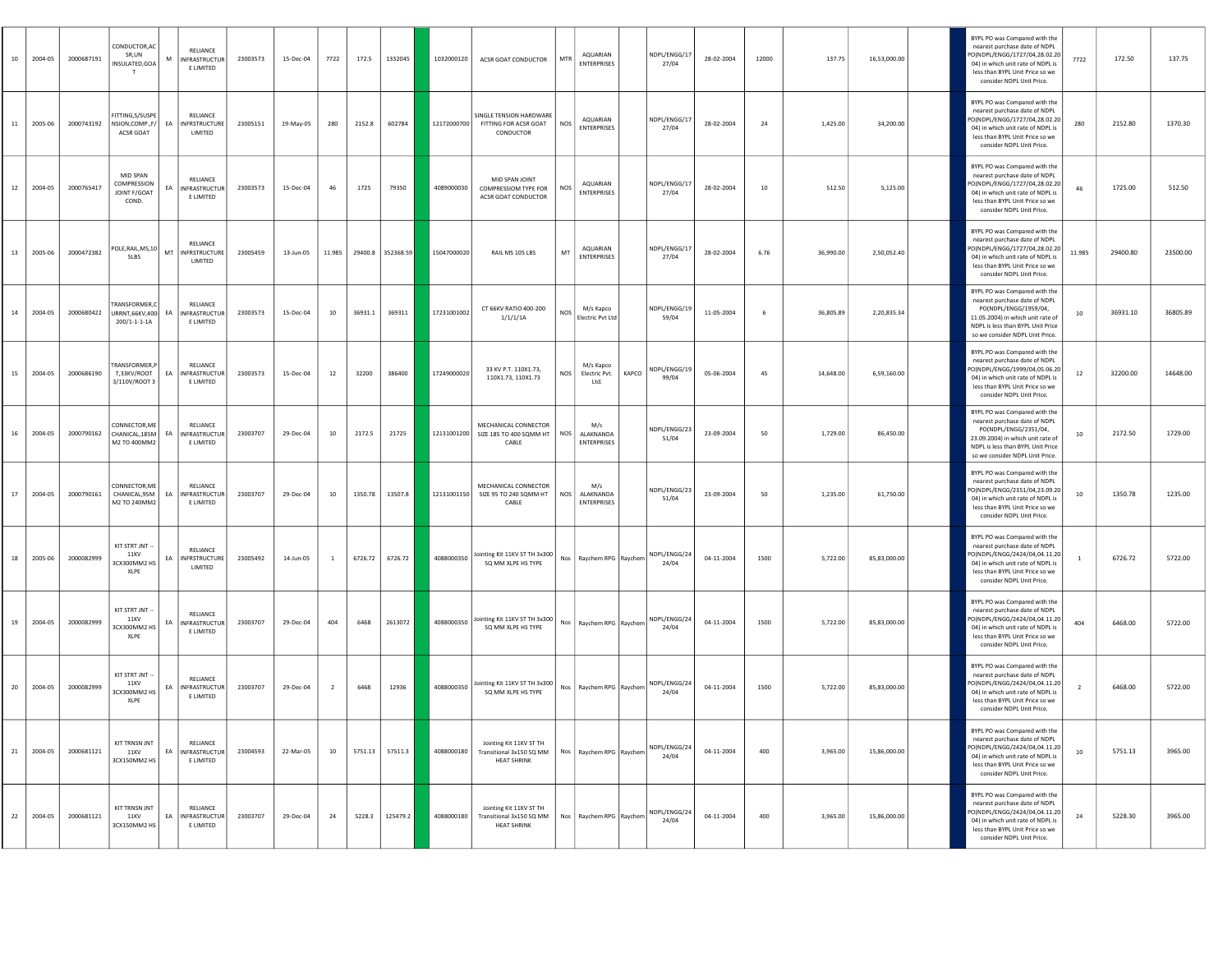| 23              | 2005-06 | 2000734488 | KIT, TRANSITION, J<br>NT, OUT, 11KV, 3/   KIT<br>C 300MM2           |     | RELIANCE<br><b>INFRSTRUCTURE</b><br>LIMITED   | 23005133 | 18-May-05 | 149                     |                 | 5877.04 875678.96  | 4088000370  | Jointing Kit 11KV ST TH<br>Transitional 3x300 SQ MM<br><b>HEAT SHRINK</b>                                                                   |            | Nos Raychem RPG Raychem                      |                                           | NDPL/ENGG/24<br>24/04            | 04-11-2004 | 1275           | 4,041.00     | 51,52,275.00 |                                                                                                                                                                                | BYPL PO was Compared with the<br>nearest purchase date of NDPL<br>O(NDPL/ENGG/2424/04,04.11.20<br>04) in which unit rate of NDPL is<br>less than BYPL Unit Price so we<br>consider NDPL Unit Price.  | 149   | 5877.04    | 4041.00    |
|-----------------|---------|------------|---------------------------------------------------------------------|-----|-----------------------------------------------|----------|-----------|-------------------------|-----------------|--------------------|-------------|---------------------------------------------------------------------------------------------------------------------------------------------|------------|----------------------------------------------|-------------------------------------------|----------------------------------|------------|----------------|--------------|--------------|--------------------------------------------------------------------------------------------------------------------------------------------------------------------------------|------------------------------------------------------------------------------------------------------------------------------------------------------------------------------------------------------|-------|------------|------------|
| 24              | 2004-05 | 2000734488 | KIT, TRANSITION,<br>NT, OUT, 11KV, 3/<br>C 300MM2                   | KIT | RELIANCE<br><b>INFRASTRUCTUR</b><br>E LIMITED | 23004593 | 22-Mar-05 | - 5                     | 5445            | 27225              | 4088000370  | Jointing Kit 11KV ST TH<br>Transitional 3x300 SQ MM<br><b>HEAT SHRINK</b>                                                                   |            | Nos Raychem RPG Raychem                      |                                           | NDPL/ENGG/24<br>24/04            | 04-11-2004 | 1275           | 4.041.00     | 51,52,275.00 |                                                                                                                                                                                | BYPL PO was Compared with the<br>nearest purchase date of NDPL<br>O(NDPL/ENGG/2424/04,04.11.20<br>04) in which unit rate of NDPL is<br>less than BYPL Unit Price so we<br>consider NDPL Unit Price.  | - 5   | 5445.00    | 4041.00    |
| 25              | 2004-05 | 2000069414 | CHNL ISMC 100<br>100MM 50MM<br>4.7MM 7.5MM                          | MT  | RELIANCE<br>NFRASTRUCTUR<br>E LIMITED         | 23004593 | 22-Mar-05 | 0.18                    | 30140           | 5425.2             | 15003000050 | CHANNEL MS SIZE 100X50<br>MM                                                                                                                |            | ORIENTAL<br>TON FERRO ALLOYS<br><b>LTD</b>   |                                           | NDPL/ENGG/3!<br>45/05            | 09-11-2005 | 20             | 24,000.00    | 4,80,000.00  | <b>NDPL</b><br>thickness not<br>mentioned                                                                                                                                      | BYPL PO was Compared with the<br>nearest purchase date of NDPL<br>PO(NDPL/ENGG/2515/04,<br>9.11.2005) in which unit rate of<br>NDPL is less than BYPL Unit Price<br>so we consider NDPL Unit Price.  | 0.18  | 30140.00   | 27000.00   |
| 26              | 2005-06 | 2000558661 | ANGL MTL EQ<br>MS 50X50X6MM                                         | MT  | RELIANCE<br>NFRASTRUCTUR<br>E LIMITED         | 23007347 | 21-Nov-05 | 0.27                    |                 | 37496.25 10123.988 | 15004000050 | STEEL SUPPORTS, STRUCTURE<br>INCLUDING FABRICATION &<br>APPLYING 1 COAT OF RED<br>OXIDE & 2 COAT OF<br>SYNTHETIC ENAMEL PAINT               |            | ABSOLUTE<br>TON PROJECTS PVT.<br>LTD.        | ABSOLL<br>TE<br>PROJECT<br>S PVT.<br>LTD. | NDPL/ENGG/PD<br>RP/368/03        | 26-09-2003 | 5.726          | 27,500.00    | 1,57,465.00  |                                                                                                                                                                                | BYPL PO was Compared with the<br>nearest purchase date of NDPL<br>O(NDPL/ENGG/2515/04,30.11.20<br>04) in which unit rate of NDPL is<br>less than BYPL Unit Price so we<br>consider NDPL Unit Price.  | 0.27  | 37496.25   | 26100.00   |
| 27              | 2004-05 | 2000558661 | ANGL MTL EQ<br>MS --<br>50X50X6MM                                   | MT  | RELIANCE<br>INFRASTRUCTUR<br>E LIMITED        | 23003707 | 29-Dec-04 | 5.997                   | 33330           | 199880.01          | 15004000050 | STEEL SUPPORTS, STRUCTURE<br>INCLUDING FABRICATION &<br>APPLYING 1 COAT OF RED<br>OXIDE & 2 COAT OF<br>SYNTHETIC ENAMEL PAINT               |            | ABSOLUTE<br>TON PROJECTS PVT.<br>LTD.        | ABSOLU<br>TE<br>PROJECT<br>S PVT.<br>LTD. | NDPL/ENGG/PD<br>RP/368/03        | 26-09-2003 | 5.726          | 27,500.00    | 1,57,465.00  |                                                                                                                                                                                | BYPL PO was Compared with the<br>nearest purchase date of NDPL<br>PO(NDPL/ENGG/2515/04,30-11-<br>2004) in which unit rate of NDPL is<br>less than BYPL Unit Price so we<br>consider NDPL Unit Price. | 5.997 | 33330.00   | 26100.00   |
| 28              | 2005-06 | 2000743192 | FITTING.S/SUSPE<br>NSION, COMP., F/<br>ACSR GOAT                    | EA  | RELIANCE<br><b>INFRSTRUCTURE</b><br>LIMITED   | 23005151 | 19-May-05 | 16                      | 2152.8          | 34444.8            | 12172000700 | SINGLE TENSION HARDWARE<br>FITTING FOR ACSR GOAT<br>CONDUCTOR                                                                               | <b>NOS</b> | <b>AQUARIAN</b><br><b>ENTERPRISES</b>        |                                           | NDPL/ENGG/17<br>27/04            | 28-02-2004 | 24             | 1,425.00     | 34,200.00    |                                                                                                                                                                                | BYPL PO was Compared with the<br>nearest purchase date of NDPL<br>O(NDPL/ENGG/2819/05.13.01.20<br>05) in which unit rate of NDPL is<br>less than BYPL Unit Price so we<br>consider NDPL Unit Price.  | 16    | 2152.80    | 1370.30    |
| 29              | 2004-05 | 2000844541 | DAMPER, VIBRATI<br>ON, FOR ACSR<br>GOAT<br>CONDUCTOR                | EA  | RELIANCE<br>INFRASTRUCTUR<br>E LIMITED        | 23003573 | 15-Dec-04 | 316                     | 1150            | 363400             | 12172000060 | VIBRATION DAMPER FOR<br>GOAT COND                                                                                                           | NOS        | AQUARIAN<br><b>ENTERPRISES</b>               |                                           | NDPL/ENGG/17<br>27/04            | 28-02-2004 | 132            | 380.00       | 50,160.00    |                                                                                                                                                                                | BYPL PO was Compared with the<br>nearest purchase date of NDPL<br>O(NDPL/ENGG/2819/05,13.01.20<br>05) in which unit rate of NDPL is<br>less than BYPL Unit Price so we<br>consider NDPL Unit Price.  | 316   | 1150.00    | 342.55     |
| 30 <sub>o</sub> | 2004-05 | 2000678789 | ARRESTOR, LIGHT<br>NING, ZINC<br>OXIDE, 33KV, 10K<br>$\overline{A}$ | EA  | RELIANCE<br>NFRASTRUCTUR<br>E LIMITED         | 23003573 | 15-Dec-04 | 15                      | 17250           | 258750             | 6015000030  | 33 KV Lighting Arrestor with<br>Counter                                                                                                     | <b>NOS</b> | Crompton<br>Greaves Ltd                      | Crompto<br>Greaves                        | NDPL/ENGG/29<br>68/05            | 19-03-2005 | 50             | 10,887.55    | 5,44,377.60  |                                                                                                                                                                                | BYPL PO was Compared with the<br>nearest purchase date of NDPL<br>O(NDPL/ENGG/2968/05,19.03.20<br>05) in which unit rate of NDPL is<br>less than BYPL Unit Price so we<br>consider NDPL Unit Price.  | 15    | 17250.00   | 10887.55   |
| 31              | 2005-06 | 2000804059 | SUB<br>STATION, PACKA<br>GE,990KVA,11/0.<br>433KV                   | EA  | RELIANCE<br>INFRSTRUCTURE<br>LIMITED          | 23005133 | 18-May-05 | 26                      |                 | 1806949 46980675   | 17173001014 | <b>Pakage Substation</b><br>Compresing 1 No. 3 way RMU,<br>990KVA, 11/0.433 KV Dist.<br>ransf Enclosure with conopy<br>& Required LT System | SET        | M/s Schneider<br>Electric India<br>Pvt. Ltd. |                                           | Schneide NDPL/ENGG/29<br>72/05   | 21-03-2005 | $\overline{2}$ | 14,50,000.00 | 29,00,000.00 | NDPL model<br>has Sub<br>station<br>Monitoring<br>Device and<br>Conventional<br>Transformer<br>whereas BSES<br>has APFC in<br>RMU and<br>harmatically<br>sealed<br>transformer | BYPL PO was Compared with the<br>nearest purchase date of NDPL<br>O(NDPL/ENGG/2972/05,21.03.20<br>05) in which unit rate of NDPL is<br>less than BYPL Unit Price so we<br>consider NDPL Unit Price.  | 26    | 1806949.04 | 1450000.00 |
| 32              | 2005-06 | 2000804059 | <b>SUB</b><br>STATION, PACKA<br>GE,990KVA,11/0.<br>433KV            | EA  | RELIANCE<br><b>INFRSTRUCTURE</b><br>LIMITED   | 23005133 | 18-May-05 | $\overline{1}$          | 1806949 1806949 |                    | 17173001014 | Pakage Substation<br>Compresing 1 No. 3 way RMU,<br>990KVA, 11/0.433 KV Dist.<br>Transf Enclosure with conopy<br>& Required LT System       | SET        | M/s Schneider<br>Electric India<br>Pvt. Ltd. |                                           | Schneide NDPL/ENGG/29<br>72/05   | 21-03-2005 | $\overline{2}$ | 14,50,000.00 | 29,00,000.00 | NDPL model<br>has Sub<br>station<br>Monitoring<br>Device and<br>Conventional<br>Transformer<br>whereas BSES<br>has APFC in<br>RMU and<br>harmatically<br>sealed<br>transformer | BYPL PO was Compared with the<br>nearest purchase date of NDPL<br>O(NDPL/ENGG/2972/05,21.03.20<br>05) in which unit rate of NDPL is<br>less than BYPL Unit Price so we<br>consider NDPL Unit Price.  |       | 1806949.04 | 1450000.00 |
| 33              | 2005-06 | 2000804059 | <b>SUB</b><br>STATION, PACKA<br>GE,990KVA,11/0.<br>433KV            |     | RELIANCE<br>EA INFRSTRUCTURE<br>LIMITED       | 23005133 | 18-May-05 | $\overline{\mathbf{3}}$ |                 | 1806949 5420847.1  | 17173001014 | Pakage Substation<br>Compresing 1 No. 3 way RMU,<br>990KVA, 11/0.433 KV Dist.<br>Transf Enclosure with conopy<br>& Required LT System       | SET        | M/s Schneider<br>Electric India<br>Pvt. Ltd. |                                           | Schneide   NDPL/ENGG/29<br>72/05 | 21-03-2005 | $\overline{2}$ | 14,50,000.00 | 29,00,000.00 | NDPL model<br>has Sub<br>station<br>Monitoring<br>Device and<br>Conventional<br>Transformer<br>whereas BSES<br>has APFC in<br>RMU and<br>harmatically<br>sealed<br>transformer | BYPL PO was Compared with the<br>nearest purchase date of NDPL<br>PO(NDPL/ENGG/2972/05,21.03.20<br>05) in which unit rate of NDPL is<br>less than BYPL Unit Price so we<br>consider NDPL Unit Price. |       | 1806949.04 | 1450000.00 |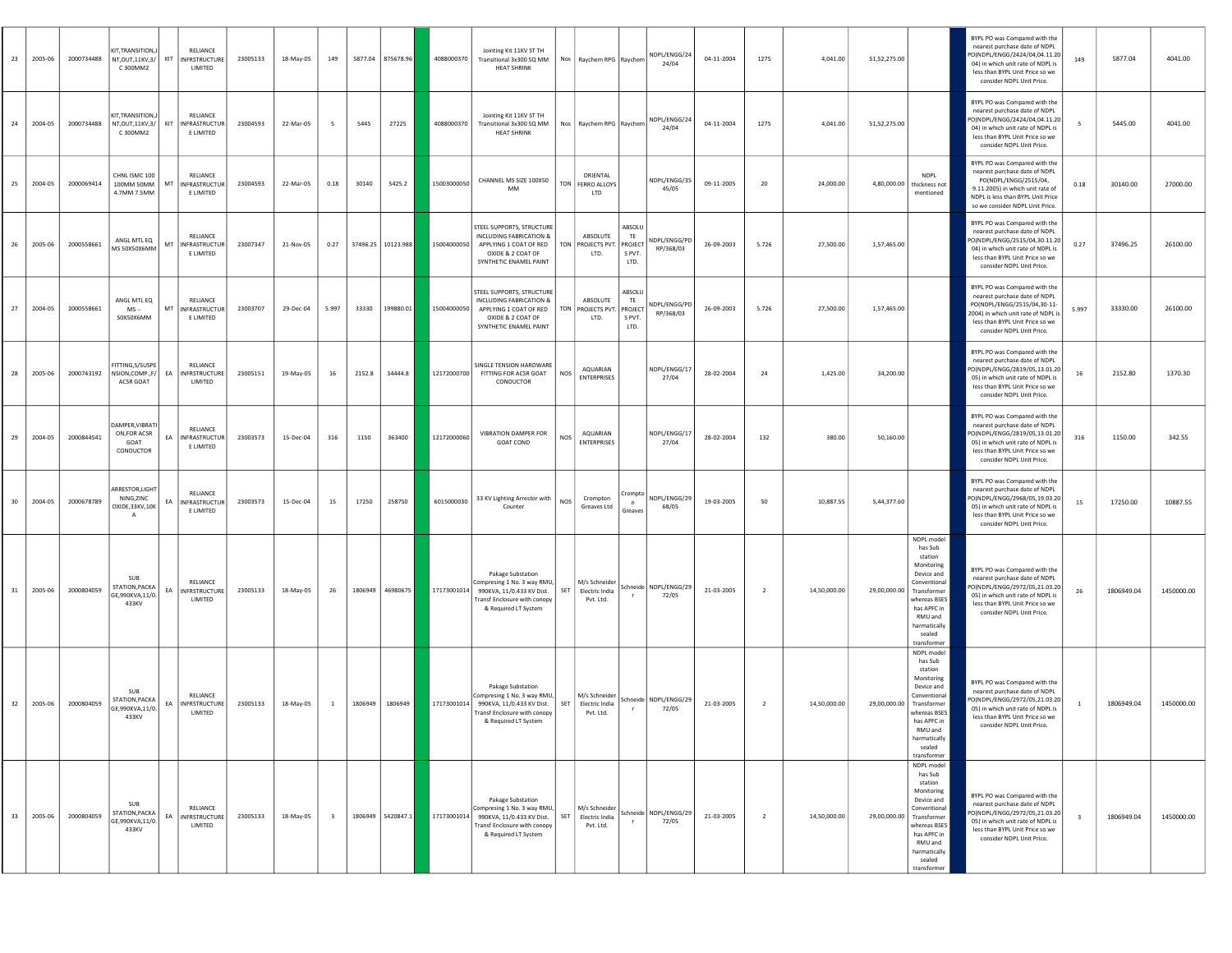| 34 | 2005-06 | 2000804059 | <b>SUB</b><br>STATION, PACKA<br>GE,990KVA,11/0.<br>433KV              |    | <b>RELIANCE</b><br>EA INFRSTRUCTURE<br>LIMITED     | 23005457 | 13-Jun-05 | $\overline{2}$ |                           | 1772200 3544400     | 17173001014 | Pakage Substation<br>ompresing 1 No. 3 way RMU,<br>990KVA, 11/0.433 KV Dist.<br>Transf Enclosure with conopy<br>& Required LT System               | SET        | M/s Schneider<br>Electric India<br>Pvt. Ltd.     |         | Schneide NDPL/ENGG/29<br>72/05 | 21-03-2005 | $\overline{2}$ | 14,50,000.00 | 29,00,000.00   | NDPL model<br>has Sub<br>station<br>Monitoring<br>Device and<br>Conventional<br>Transformer<br>whereas BSES<br>has APFC in<br>RMU and<br>harmatically<br>sealed<br>transformer | BYPL PO was Compared with the<br>nearest purchase date of NDPL<br>O(NDPL/ENGG/2972/05,21.03.20<br>05) in which unit rate of NDPL is<br>less than BYPL Unit Price so we<br>consider NDPL Unit Price.                                             | $\overline{2}$ | 1772200.02 | 1450000.00 |
|----|---------|------------|-----------------------------------------------------------------------|----|----------------------------------------------------|----------|-----------|----------------|---------------------------|---------------------|-------------|----------------------------------------------------------------------------------------------------------------------------------------------------|------------|--------------------------------------------------|---------|--------------------------------|------------|----------------|--------------|----------------|--------------------------------------------------------------------------------------------------------------------------------------------------------------------------------|-------------------------------------------------------------------------------------------------------------------------------------------------------------------------------------------------------------------------------------------------|----------------|------------|------------|
| 35 | 2005-06 | 2000804059 | SUB<br><b>STATION, PACKA</b><br>GE,990KVA,11/0.<br>433KV              |    | RELIANCE<br>EA INFRSTRUCTURE<br>LIMITED            | 23005457 | 13-Jun-05 | $\overline{2}$ |                           | 1772199.6 3544399.3 | 17173001014 | Pakage Substation<br>ompresing 1 No. 3 way RMU,<br>990KVA, 11/0.433 KV Dist.<br>Transf Enclosure with conopy<br>& Required LT System               | SET        | M/s Schneider<br>Electric India<br>Pvt. Ltd.     |         | Schneide NDPL/ENGG/29<br>72/05 | 21-03-2005 | $\overline{2}$ | 14.50.000.00 | 29,00,000.00   | NDPL model<br>has Sub<br>station<br>Monitoring<br>Device and<br>Conventional<br>Transformer<br>whereas BSES<br>has APFC in<br>RMU and<br>harmatically<br>sealed<br>transformer | BYPL PO was Compared with the<br>nearest purchase date of NDPL<br>O(NDPL/ENGG/2972/05,21.03.20<br>05) in which unit rate of NDPL is<br>less than BYPL Unit Price so we<br>consider NDPL Unit Price.                                             | $\overline{2}$ | 1772199.63 | 1450000.00 |
| 36 | 2004-05 | 2000804059 | <b>SUR</b><br><b>STATION, PACKA</b><br>GE,990KVA,11/0<br>433KV        | EA | RELIANCE<br><b>NFRASTRUCTUR</b><br>E LIMITED       | 23003707 | 29-Dec-04 | 16             | 1737450.5 27799208        |                     | 17173001014 | Pakage Substation<br>ompresing 1 No. 3 way RMU,<br>990KVA, 11/0.433 KV Dist.<br><b>Transf Enclosure with conopy</b><br>& Required LT System        | SET        | M/s Schneider<br>Electric India<br>Pvt. Ltd.     |         | Schneide NDPL/ENGG/29<br>72/05 | 21-03-2005 | $\overline{2}$ | 14,50,000.00 | 29,00,000.00   | NDPL model<br>has Sub<br>station<br>Monitoring<br>Device and<br>Conventional<br>Transformer<br>whereas BSES<br>has APFC in<br>RMU and<br>harmatically<br>sealed<br>transformer | BYPL PO was Compared with the<br>nearest purchase date of NDPL<br>O(NDPL/ENGG/2972/05,21.03.20<br>05) in which unit rate of NDPL is<br>less than BYPL Unit Price so we<br>consider NDPL Unit Price.                                             | 16             | 1737450.53 | 1450000.00 |
|    | 2005-06 | 2000677008 | NSULATOR.DISC<br>11KV,90KN,CREE<br>P:320/165MM                        | EA | <b>RELIANCE</b><br><b>INFRSTRUCTURE</b><br>LIMITED | 23005151 | 19-May-05 | 472            |                           | 342.5136 161666.42  | 9010000300  | 11KV DISC INSULATORS 90 KN   NOS                                                                                                                   |            | M/s Indian<br>Rayon and<br>Industries Ltd        |         | NDPL/ENGG/31<br>65/05          | 30-05-2005 | 3000           | 303.33       | 9,10,004.16    | In NDPL<br>material<br>creepage<br>specification<br>not<br>mentioned.                                                                                                          | BYPL PO was Compared with the<br>nearest purchase date of NDPL<br>O(NDPL/ENGG/3165/05,30.05.20<br>05) in which unit rate of NDPL is<br>less than BYPL Unit Price so we<br>consider NDPL Unit Price.                                             | 472            | 342.51     | 303.33     |
|    | 2005-06 | 2000677008 | INSULATOR, DISC<br>11KV,90KN,CREE<br>P:320/165MM                      |    | RELIANCE<br>EA INFRSTRUCTURE<br>LIMITED            | 23005133 | 18-May-05 | 616            |                           | 342.16 210770.56    |             | 9010000300 11KV DISC INSULATORS 90 KN NOS                                                                                                          |            | M/s Indian<br>Rayon and<br>Industries Ltd        |         | NDPL/ENGG/31<br>65/05          | 30-05-2005 | 3000           | 303.33       | 9,10,004.16    | In NDPL<br>material<br>creepage<br>specification<br>not<br>mentioned.                                                                                                          | BYPL PO was Compared with the<br>nearest purchase date of NDPL<br>O(NDPL/ENGG/3165/05,30.05.20<br>05) in which unit rate of NDPL is<br>less than BYPL Unit Price so we<br>consider NDPL Unit Price.                                             | 616            | 342.16     | 303.33     |
|    | 2004-05 | 2000677008 | INSULATOR, DISC,<br>11KV,90KN,CREE<br>P:320/165MM                     |    | RELIANCE<br>EA INFRASTRUCTUR<br>E LIMITED          | 23003707 | 29-Dec-04 | 160            | 329.34                    | 52694.4             |             | 9010000300 11KV DISC INSULATORS 90 KN NOS                                                                                                          |            | M/s Indian<br>Ravon and<br>Industries Ltd.       |         | NDPL/ENGG/31<br>65/05          | 30-05-2005 | 3000           | 303.33       | 9,10,004.16    | In NDPL<br>material<br>creepage<br>specification<br>not<br>mentioned.                                                                                                          | BYPL PO was Compared with the<br>nearest purchase date of NDPL<br>O(NDPL/ENGG/3165/05,30.05.20<br>05) in which unit rate of NDPL is<br>less than BYPL Unit Price so we<br>consider NDPL Unit Price.                                             | 160            | 329.34     | 303.33     |
| 40 | 2004-05 | 2000700119 | <b>KIT CBL TERN</b><br>IND 11KV<br>3CX150MM2 HS<br>PILCA              | EA | RELIANCE<br><b>INFRASTRUCTUR</b><br>E LIMITED      | 23004593 | 22-Mar-05 | 5              | 5388.24                   | 26941.2             | 4088000231  | 3 C X 150 SQMM, PILC HEAT<br>SHRINK, INDOOR                                                                                                        |            | NOS RAYCHEM RPG                                  | M RPG   | RAYCHE NDPL/ENGG/60<br>4/03    | 10-02-2003 | 75             | 2,251.60     | 1,68,870.00    |                                                                                                                                                                                | BYPL PO was Compared with the<br>nearest purchase date of NDPL<br>O(NDPL/ENGG/604/03,10.02.200<br>s) in which unit rate of NDPL is less<br>than BYPL Unit Price so we<br>consider NDPL Unit Price.                                              | 5              | 5388.24    | 2251.60    |
| 41 | 2005-06 | 2000744032 | CLAMP.SUSPENSI<br>ON, F/11KV, 3CX1<br>50+1CX150MM2                    | EA | RELIANCE<br><b>INFRSTRUCTURE</b><br>LIMITED        | 23005492 | 14-Jun-05 | 9              | 264.16                    | 2377.44             | 4084003200  | Suspension Clamp Suitable for<br>11KV ABC Cable 3C x120 to<br>150 SQ MM                                                                            | <b>NOS</b> | Ultima<br>Switchgears<br>and Projects<br>Pvt Ltd |         | NDPL/ENGG/AP<br>DRP/814/04     | 20-05-2004 | 1000           | 165.00       | 1,65,000.00    |                                                                                                                                                                                | BYPL PO was Compared with the<br>nearest purchase date of NDPL<br>PO(NDPL/ENGG/APDRP/1052/04,<br>29.11.2004) in which unit rate of<br>NDPL is less than BYPL Unit Price<br>so we consider NDPL Unit Price.                                      |                | 264.16     | 174.00     |
| 42 | 2005-06 | 2000744032 | LAMP, SUSPENSI<br>ON, F/11KV, 3CX1 EA   INFRSTRUCTURE<br>50+1CX150MM2 |    | RELIANCE<br>LIMITED                                | 23006995 | 13-Oct-05 | 200            |                           | 220.168 44033.6     |             | suspension Clamp Suitable for<br>4084003200 11KV ABC Cable 3C x120 to  <br>150 SQ MM                                                               | <b>NOS</b> | Ultima<br>Switchgears<br>and Projects<br>Pvt Ltd |         | NDPL/ENGG/AP<br>DRP/814/04     | 20-05-2004 | 1000           | 165.00       | 1,65,000.00    |                                                                                                                                                                                | BYPL PO was Compared with the<br>nearest purchase date of NDPL<br>PO(NDPL/ENGG/APDRP/1052/04,<br>29.11.2004) in which unit rate of<br>IDPL is less than BYPL Unit Price<br>so we consider NDPL Unit Price.                                      | 200            | 220.17     | 174.00     |
| 43 | 2005-06 | 2000743985 | CBL AB 11KV<br>XLPE AL<br>3CX150MM2+1C<br>X150MM2                     | M  | RELIANCE<br><b>INFRSTRUCTURE</b><br>LIMITED        | 23005457 | 13-Jun-05 |                | 23055.2 583.7256 13457922 |                     |             | Cable ABC 11KV Size 3C X 150<br>+ 1C 150SQMM XLPE STRD<br>4025000220 ALU COND W/Bare Catenaries MTR<br>Neutral Cum Messenger Wire<br>of ALU Alloy. |            | M/s CRYSTAL<br>CABLE                             | Crystal | NDPL/ENGG/AP<br>DRP/1060/04    | 04-11-2004 | 25000          | 550.00       | 1,37,50,000.00 |                                                                                                                                                                                | BYPL PO was Compared with the<br>nearest purchase date of NDPL<br>- Preditor pulsiwal and the Magnetic PO(NDPL/ENGG/APDRP/1060/04.0<br>4.11.2004) in which unit rate of<br>NDPL is less than BYPL Unit Price<br>so we consider NDPL Unit Price. |                | 583.73     | 550.00     |
| 44 | 2005-06 | 2000802927 | CLAMP DEAD<br>END MESSNGR<br>WIRE, 35-70 SQ<br>MM                     | EA | RELIANCE<br>INFRSTRUCTURE<br>LIMITED               | 23007066 | 20-Oct-05 | 910            | 239.2                     | 217672              | 4084003600  | Anchor (Dead end clamp)<br>Suitable For 11KV ABC cable<br>size 3C x 70 and 95 SQMM                                                                 | <b>NOS</b> | Ultima<br>Switchgears<br>and Projects<br>Pvt Ltd |         | NDPL/ENGG/AP<br>DRP/814/04     | 20-05-2004 | 2000           | 180.00       | 3,60,000.00    | Size of cap<br>does not<br>match.                                                                                                                                              | BYPL PO was Compared with the<br>nearest purchase date of NDPL<br>PO(NDPL/ENGG/APDRP/1091/04,<br>29.08.2005) in which unit rate of<br>NDPL is less than BYPL Unit Price<br>so we consider NDPL Unit Price.                                      | 910            | 239.20     | 209.00     |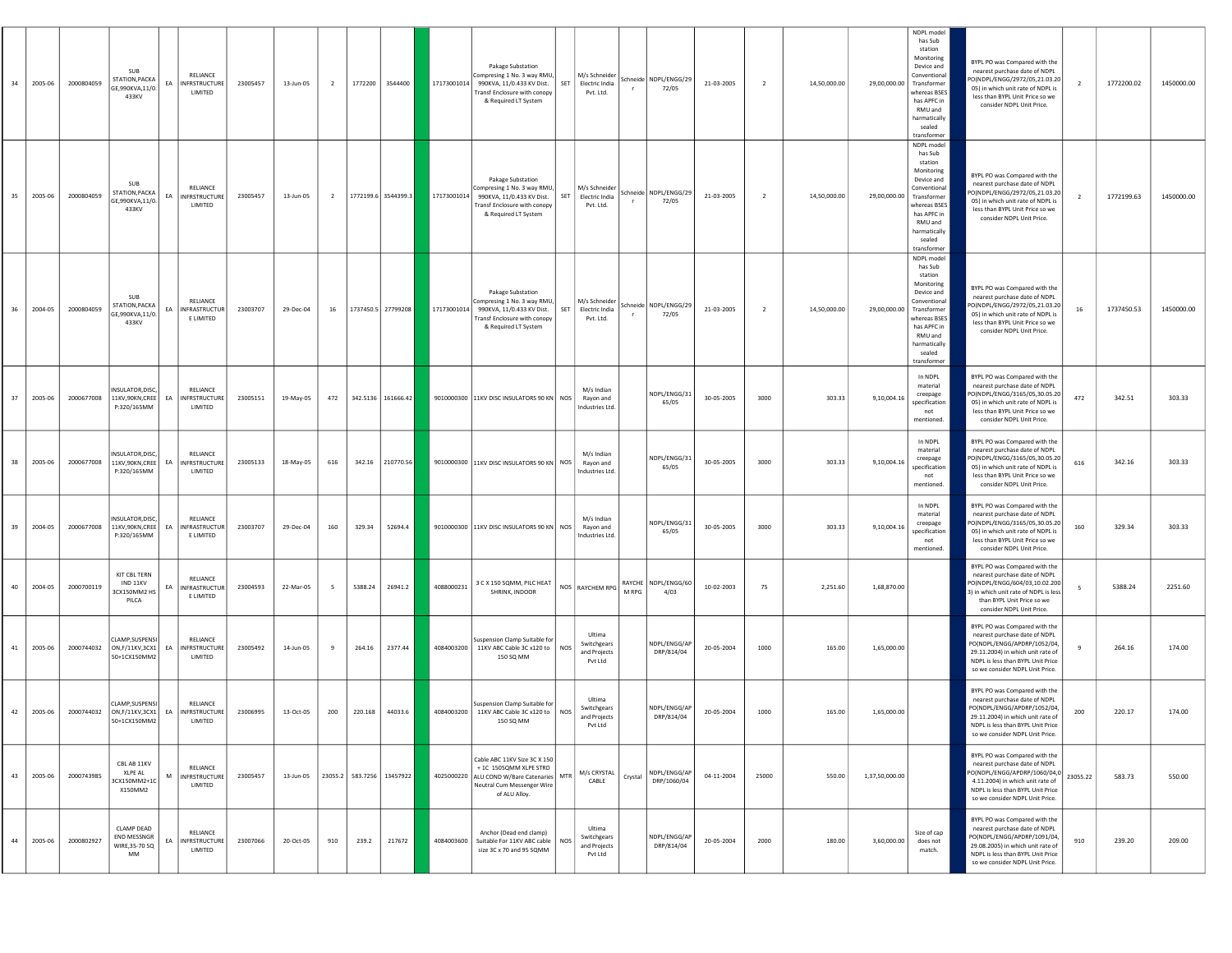| 2005-06<br>45 | 2000676327 | INSULATOR, SHA<br>CKLE, MEDIUM<br>VOLTAG, 90X75M<br>M <sub>2</sub> | EA | RELIANCE<br><b>INFRASTRUCTUR</b><br>E LIMITED      | 23007347 | 21-Nov-05 | 205     |         | 13.48875   2765.1938 | 9010000150  | SHACKLE INSULATOR BROWN<br><b>GLAZED MEDIUM</b>                                                                                                | HUNDUSTAN<br><b>NOS</b><br>CHEMICALS                    |                                | NDPL/ENGG/AP<br>DRP/1207/05          | 08-02-2005 | 5000   | 8.72      | 43,600.00      |                                             | BYPL PO was Compared with the<br>nearest purchase date of NDPL<br>PO(NDPL/ENGG/APDRP/1207/05,0<br>8.02.2005) in which unit rate of<br>NDPL is less than BYPL Unit Price<br>so we consider NDPL Unit Price. | 205       | 13.49    | 8.72     |
|---------------|------------|--------------------------------------------------------------------|----|----------------------------------------------------|----------|-----------|---------|---------|----------------------|-------------|------------------------------------------------------------------------------------------------------------------------------------------------|---------------------------------------------------------|--------------------------------|--------------------------------------|------------|--------|-----------|----------------|---------------------------------------------|------------------------------------------------------------------------------------------------------------------------------------------------------------------------------------------------------------|-----------|----------|----------|
| 2004-05<br>46 | 2000676327 | INSULATOR, SHA<br>CKLE, MEDIUM<br>VOLTAG, 90X75M<br>M <sub>2</sub> | EA | RELIANCE<br><b>INFRASTRUCTUR</b><br>E LIMITED      | 23003707 | 29-Dec-04 | 835     | 11.99   | 10011.65             | 9010000150  | SHACKLE INSULATOR BROWN<br><b>GLAZED MEDIUM</b>                                                                                                | HUNDUSTAN<br><b>NOS</b><br>CHEMICALS                    |                                | NDPL/ENGG/AP<br>DRP/1207/05          | 08-02-2005 | 5000   | 8.72      | 43,600.00      |                                             | BYPL PO was Compared with the<br>nearest purchase date of NDPL<br>PO(NDPL/ENGG/APDRP/1207/05,0<br>8.02.2005) in which unit rate of<br>NDPL is less than BYPL Unit Price<br>so we consider NDPL Unit Price. | 835       | 11.99    | 8.72     |
| 47<br>2005-06 | 2000801999 | CONNECTOR, INS<br>ULTION<br>PIERCING, 16/95<br>SOMM                | EA | RELIANCE<br>NFRSTRUCTURE<br>LIMITED                | 23007060 | 19-Oct-05 | 910     | 110.24  | 100318.4             | 4084001150  | <b>Insutating Piercing Connector</b><br>for LT ABC Cable Main 16-95<br>SQMM & 5-10 SQ MM ST.<br>Lighting                                       | Ultima<br>Switchgears<br>NOS<br>and Projects<br>Pvt Ltd |                                | NDPL/ENGG/AP<br>DRP/814/04           | 20-05-2004 | 1000   | 50.00     | 50,000.00      |                                             | BYPL PO was Compared with the<br>nearest purchase date of NDPL<br>PO(NDPL/ENGG/APDRP/1208/05,<br>16.02.2005) in which unit rate of<br>NDPL is less than BYPL Unit Price<br>so we consider NDPL Unit Price. | 910       | 110.24   | 68.00    |
| 2005-06<br>48 | 2000682848 | CBL ELEC AR<br>11000V XLPE AL<br>3C 300MM2                         | M  | RELIANCE<br>NFRSTRUCTURE<br>LIMITED                | 23005133 | 18-May-05 | 6087.86 |         | 1332.5 8112076.1     | 4083000300  | CABLE 11 KV ALU COND 3 C X<br>300 SQMM ARMOURED XPLE<br>INSULATED INNER SHEATH OF<br>THERMO PLASTIC MATERIAL<br>AND OVERALL PVC SHEATHED       | <b>M/S TORRENT</b><br>MTR<br>POWER AEC<br>LIMITED       | <b>TORREN</b>                  | NDPL/ENGG/AP<br>DRP/1623/05          | 26-10-2005 | 500    | 1,261.10  | 6,30,550.00    | Our material is<br>also with<br>round wire. | BYPL PO was Compared with the<br>nearest purchase date of NDPL<br>PO(NDPL/ENGG/APDRP/1228/05,2<br>1.03.2005) in which unit rate of<br>NDPL is less than BYPL Unit Price<br>so we consider NDPL Unit Price. | 6087.862  | 1332.50  | 1286.02  |
| 2005-06<br>49 | 2000682848 | CBL ELEC ARM<br>11KV XLPE AL 3C<br>300MM2                          | M  | RELIANCE<br><b>INFRSTRUCTURE</b><br>LIMITED        | 23005133 | 18-May-05 | 44977.3 |         | 1332.5 59932220      | 4083000300  | CABLE 11 KV ALU COND 3 C X<br>300 SQMM ARMOURED XPLE<br>INSULATED INNER SHEATH OF   MTR<br>THERMO PLASTIC MATERIAL<br>AND OVERALL PVC SHEATHED | <b>M/S TORRENT</b><br>POWER AEC<br>LIMITED              | TORREN<br>T                    | NDPL/ENGG/AP<br>DRP/1623/05          | 26-10-2005 | 500    | 1,261.10  | 6,30,550.00    | Our material is<br>also with<br>round wire. | BYPL PO was Compared with the<br>nearest purchase date of NDPL<br>PO(NDPL/ENGG/APDRP/1228/05,2<br>1.03.2005) in which unit rate of<br>NDPL is less than BYPL Unit Price<br>so we consider NDPL Unit Price. | 44977.276 | 1332.50  | 1286.02  |
| 50<br>2005-06 | 2000682848 | CBL ELEC ARM<br>11KV XLPE AL 3C<br>300MM2                          | M  | <b>RELIANCE</b><br><b>INFRSTRUCTURE</b><br>LIMITED | 23005133 | 18-May-05 | 913     |         | 1332.5 1216572.5     | 4083000300  | CABLE 11 KV ALU COND 3 C X<br>300 SQMM ARMOURED XPLE<br>INSULATED INNER SHEATH OF MTR<br>THERMO PLASTIC MATERIAL<br>AND OVERALL PVC SHEATHED   | <b>M/S TORRENT</b><br>POWER AEC<br>LIMITED              | T                              | TORREN NDPL/ENGG/AP<br>DRP/1623/05   | 26-10-2005 | 500    | 1,261.10  | 6,30,550.00    | Our material is<br>also with<br>round wire. | BYPL PO was Compared with the<br>nearest purchase date of NDPL<br>PO(NDPL/ENGG/APDRP/1228/05,2<br>1.03.2005) in which unit rate of<br>NDPL is less than BYPL Unit Price<br>so we consider NDPL Unit Price. | 913       | 1332.50  | 1286.02  |
| 2005-06<br>51 | 2000682848 | CBL ELEC ARM<br>11KV XLPE AL 3C<br>300MM2                          | M  | RELIANCE<br><b>INFRSTRUCTURE</b><br>LIMITED        | 23005492 | 14-Jun-05 | 1000    |         | 1332.5 1332500       | 4083000300  | CABLE 11 KV ALLI COND 3 C X<br>300 SQMM ARMOURED XPLE<br>INSULATED INNER SHEATH OF MTR<br>THERMO PLASTIC MATERIAL<br>AND OVERALL PVC SHEATHED  | M/S TORRENT<br>POWER AEC<br>LIMITED                     | T                              | TORREN   NDPL/ENGG/AP<br>DRP/1623/05 | 26-10-2005 | 500    | 1,261.10  | 6,30,550.00    | Our material is<br>also with<br>round wire. | BYPL PO was Compared with the<br>nearest purchase date of NDPL<br>O(NDPL/ENGG/APDRP/1228/05,2<br>1.03.2005) in which unit rate of<br>NDPL is less than BYPL Unit Price<br>so we consider NDPL Unit Price.  | 1000      | 1332.50  | 1286.02  |
| 2005-06<br>52 | 2000682848 | CBL ELEC ARM<br>11KV XLPE AL 3C<br>300MM2                          | M  | RELIANCE<br><b>INFRSTRUCTURE</b><br>LIMITED        | 23005457 | 13-Jun-05 | 3415    |         | 1306.875 4462978.1   | 4083000300  | CABLE 11 KV ALU COND 3 C X<br>300 SQMM ARMOURED XPLE<br>INSULATED INNER SHEATH OF MTR<br>THERMO PLASTIC MATERIAL<br>AND OVERALL PVC SHEATHED   | <b>M/S TORRENT</b><br>POWER AEC<br>LIMITED              |                                | TORREN NDPL/ENGG/AP<br>DRP/1623/05   | 26-10-2005 | 500    | 1,261.10  | 6,30,550.00    | Our material is<br>also with<br>round wire. | BYPL PO was Compared with the<br>nearest purchase date of NDPL<br>PO(NDPL/ENGG/APDRP/1228/05,2<br>1.03.2005) in which unit rate of<br>NDPL is less than BYPL Unit Price<br>so we consider NDPL Unit Price  | 3415      | 1306.88  | 1286.02  |
| 2004-05<br>53 | 2000674998 | CBL ELEC ARM<br>1.1KV XLPE AL 2C<br>10MM2                          | M  | RELIANCE<br><b>INFRASTRUCTUR</b><br>E LIMITED      | 23004527 | 14-Mar-05 | 147103  | 47.02   | 6916783.1            | 4102000010  | 1.1KV GRADE 2X10 SQMM                                                                                                                          | PARAGON<br>MTR<br><b>CABLE INDIA</b>                    |                                | NDPL/ENGG/AP<br>DRP/1303/05          | 27-05-2005 | 300000 | 43.62     | 1,30,86,000.00 |                                             | BYPL PO was Compared with the<br>nearest purchase date of NDPL<br>PO(NDPL/ENGG/APDRP/1303/05,<br>27.05.2005) in which unit rate of<br>NDPL is less than BYPL Unit Price<br>so we consider NDPL Unit Price. | 147103    | 47.02    | 43.62    |
| 2005-06       | 2000674998 | CBL ELEC ARM<br>1.1KV XLPE AL 2C<br>10MM2                          | м  | RELIANCE<br>NFRSTRUCTURE<br>LIMITED                | 23005457 | 13-Jun-05 | 87374   | 47.9604 | 4190492              | 4102000010  | 1.1KV GRADE 2X10 SQMM                                                                                                                          | PARAGON<br>MTR<br><b>CABLE INDIA</b>                    |                                | NDPL/ENGG/AP<br>DRP/1303/05          | 27-05-2005 | 300000 | 43.62     | 1,30,86,000.00 |                                             | BYPL PO was Compared with the<br>nearest purchase date of NDPL<br>O(NDPL/ENGG/APDRP/1303/05,2<br>7.05.2005) in which unit rate of<br>NDPL is less than BYPL Unit Price<br>so we consider NDPL Unit Price.  | 87374     | 47.96    | 43.62    |
| 55<br>2004-05 | 2000674998 | CBL ELEC ARM<br>650/1100V XLPE<br>AL 2C 10MM2                      | M  | RELIANCE<br>INFRASTRUCTUR<br>E LIMITED             | 23003707 | 29-Dec-04 | 80      | 47.02   | 3761.6               | 4102000010  | 1.1KV GRADE 2X10 SQMM                                                                                                                          | PARAGON<br>MTR<br><b>CABLE INDIA</b>                    |                                | NDPL/ENGG/AP<br>DRP/1303/05          | 27-05-2005 | 300000 | 43.62     | 1,30,86,000.00 |                                             | BYPL PO was Compared with the<br>nearest purchase date of NDPL<br>PO(NDPL/ENGG/APDRP/1303/05,2<br>7.05.2005) in which unit rate of<br>NDPL is less than BYPL Unit Price<br>so we consider NDPL Unit Price. | 80        | 47.02    | 43.62    |
| 2004-05<br>56 | 2000558661 | ANGL MTL EQ<br>$MS -$<br>50X50X6MM                                 |    | RELIANCE<br>MT INFRASTRUCTUR<br>E LIMITED          | 23003573 | 15-Dec-04 | 10      | 39675   | 396750               | 15004000050 | STEEL SUPPORTS, STRUCTURE<br>INCLUDING FABRICATION &<br>APPLYING 1 COAT OF RED<br>OXIDE & 2 COAT OF<br>SYNTHETIC ENAMEL PAINT                  | ABSOLUTE<br>TON PROJECTS PVT. PROJECT<br>LTD.           | ABSOLU<br>TE<br>S PVT.<br>LTD. | NDPL/ENGG/PD<br>RP/368/03            | 26-09-2003 | 5.726  | 27,500.00 | 1,57,465.00    |                                             | BYPL PO was Compared with the<br>nearest purchase date of NDPL<br>PO(NDPL/ENGG/APDRP/1344/05,2<br>1.07.2005) in which unit rate of<br>NDPL is less than BYPL Unit Price<br>so we consider NDPL Unit Price. | 10        | 39675.00 | 26100.00 |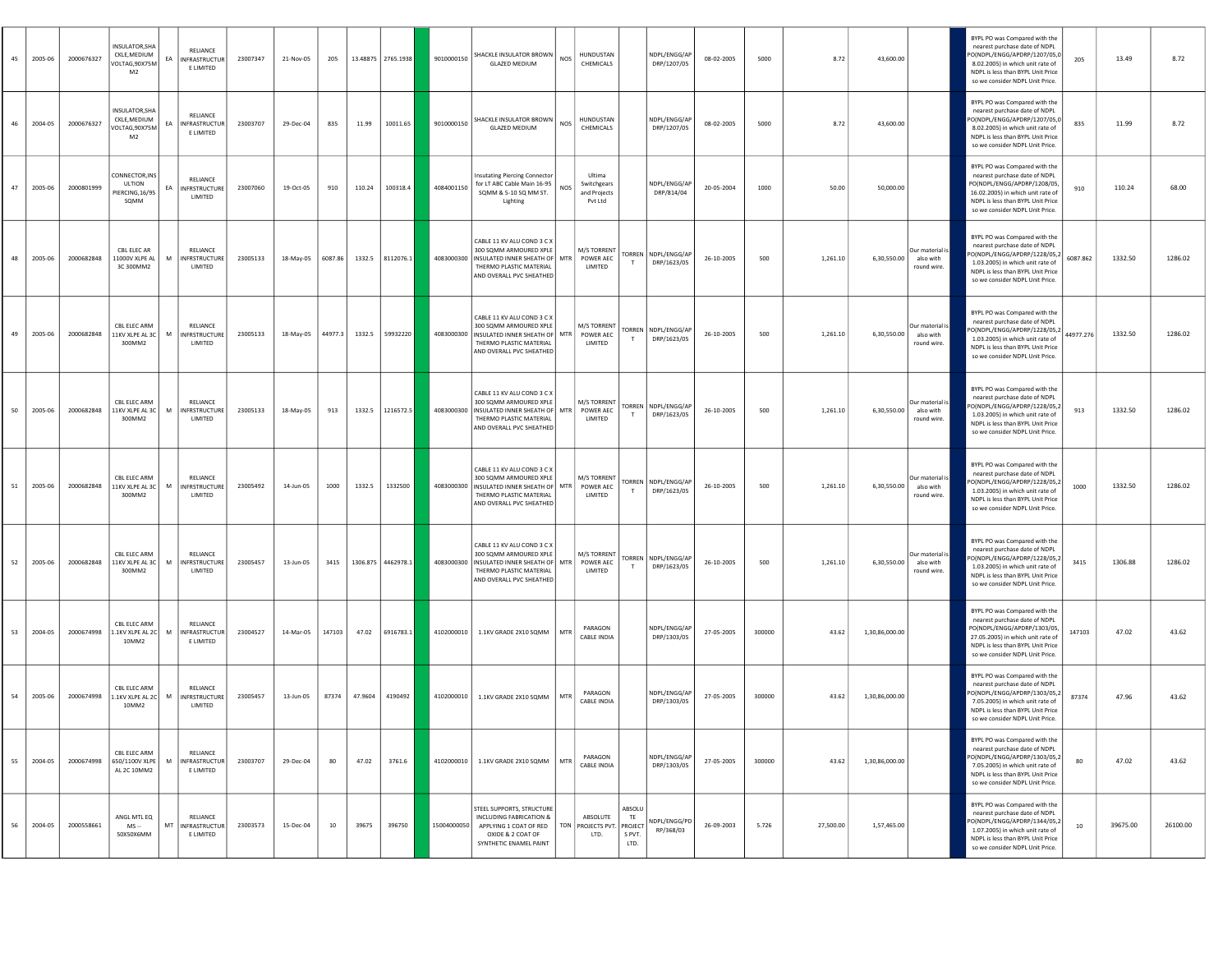| 57 | 2005-06 | 2000678787 | ARRESTOR.LIGHT<br>NING, ZINC<br>OXIDE, 9KV, 5KA                | EA | <b>RELIANCE</b><br><b>INFRSTRUCTURE</b><br>LIMITED   | 23005151 | 19-May-05          | 6                       | 15548   | 93288             | 6013000010  | LIGHTING ARRESTOR RATED<br>9KV, 5KA SUITABLE FOR 11KV<br>SOLIDTY GROUND NEUTRAL<br>SYSTEM TYPE ZODIVER | <b>NOS</b>   | L&T LTD-ECC                                              |                                           | NDPL/ENGG/AP<br>DRP/718-<br>719/04 | 12-04-2004 | 78    | 550.00    | 42,900.00    |                                                                                 | BYPL PO was Compared with the<br>nearest purchase date of NDPL<br>O(NDPL/ENGG/APDRP/1344/05.2<br>1.07.2005) in which unit rate of<br>NDPL is less than BYPL Unit Price<br>so we consider NDPL Unit Price.                                                                                                                                                     |       | 15548.00 | 488.75   |
|----|---------|------------|----------------------------------------------------------------|----|------------------------------------------------------|----------|--------------------|-------------------------|---------|-------------------|-------------|--------------------------------------------------------------------------------------------------------|--------------|----------------------------------------------------------|-------------------------------------------|------------------------------------|------------|-------|-----------|--------------|---------------------------------------------------------------------------------|---------------------------------------------------------------------------------------------------------------------------------------------------------------------------------------------------------------------------------------------------------------------------------------------------------------------------------------------------------------|-------|----------|----------|
| 58 | 2004-05 | 2000678787 | ARRESTOR, LIGHT<br>NING, ZINC<br>OXIDE, 9KV, 5KA               | EA | <b>RELIANCE</b><br>INFRASTRUCTUR<br>E LIMITED        | 23003573 | 15-Dec-04          | $\overline{\mathbf{3}}$ | 14950   | 44850             | 6013000010  | LIGHTING ARRESTOR RATED<br>9KV, 5KA SUITABLE FOR 11KV<br>SOLIDTY GROUND NEUTRAL<br>SYSTEM TYPE ZODIVER | $_{\rm NOS}$ | L&T LTD-ECC                                              |                                           | NDPL/ENGG/AP<br>DRP/718-<br>719/04 | 12-04-2004 | 78    | 550.00    | 42,900.00    |                                                                                 | BYPL PO was Compared with the<br>nearest purchase date of NDPL<br>O(NDPL/ENGG/APDRP/1344/05,2<br>1.07.2005) in which unit rate of<br>NDPL is less than BYPL Unit Price<br>so we consider NDPL Unit Price.                                                                                                                                                     |       | 14950.00 | 488.75   |
| 59 | 2005-06 | 2000675455 | CONDUCTOR, AC<br>SR, PVC<br>INS.RABBIT.32.2<br>6 MM2           | M  | <b>RELIANCE</b><br><b>INFRSTRUCTURE</b><br>LIMITED   | 23005457 | 13-Jun-05          | 6500                    | 37.7808 | 245575.2          | 1032000015  | PVC INSULATED ACSR RABBIT<br>CONDUCTOR 61.70 SQ. MM   MTR<br>WIRESIZE 6+1/3.35 NO/MM)                  |              | L&T LTD-ECC                                              |                                           | NDPI/FNGG/AP<br>DRP/718-<br>719/04 | 12-04-2004 | 390   | 58.30     | 22.737.00    |                                                                                 | BYPL PO was Compared with the<br>nearest purchase date of NDPL<br>PO(NDPL/ENGG/APDRP/1359/05,<br>0906.2005) in which unit rate of<br>NDPL is less than BYPL Unit Price<br>so we consider NDPL Unit Price.                                                                                                                                                     | 6500  | 37.78    | 29.90    |
| 60 | 2004-05 | 2000675455 | CONDUCTOR, AO<br>SR, PVC<br>NS, RABBIT, 32.2<br>6 MM2          | M  | <b>RELIANCE</b><br><b>INFRASTRUCTUR</b><br>E LIMITED | 23003707 | 29-Dec-04          | 87420                   | 37.04   | 3238036.8         | 1032000015  | PVC INSULATED ACSR RABBIT<br>CONDUCTOR 61.70 SQ. MM   MTR<br>WIRESIZE 6+1/3.35 NO/MM)                  |              | L&T LTD-ECC                                              |                                           | NDPI/FNGG/AP<br>DRP/718-<br>719/04 | 12-04-2004 | 390   | 58.30     | 22.737.00    |                                                                                 | BYPL PO was Compared with the<br>nearest purchase date of NDPL<br>PO(NDPL/ENGG/APDRP/1359/05,<br>0906.2005) in which unit rate of<br>NDPL is less than BYPL Unit Price<br>so we consider NDPL Unit Price.                                                                                                                                                     | 87420 | 37.04    | 29.90    |
| 61 | 2004-05 | 2000675455 | CONDUCTOR, AO<br>SR, PVC<br>INS, RABBIT, 32.2<br>6 MM2         | M  | <b>RELIANCE</b><br><b>INFRASTRUCTUR</b><br>E LIMITED | 23004527 | 14-Mar-05          | 18666                   | 37.04   | 691388.64         | 1032000015  | PVC INSULATED ACSR RABBIT<br>CONDUCTOR 61.70 SQ. MM   MTR<br>WIRESIZE 6+1/3.35 NO/MM)                  |              | L&T LTD-ECC                                              |                                           | NDPI/FNGG/AP<br>DRP/718-<br>719/04 | 12-04-2004 | 390   | 58.30     | 22.737.00    |                                                                                 | BYPL PO was Compared with the<br>nearest purchase date of NDPL<br>PO(NDPL/ENGG/APDRP/1359/05,<br>0906.2005) in which unit rate of<br>NDPL is less than BYPL Unit Price<br>so we consider NDPL Unit Price.                                                                                                                                                     | 18666 | 37.04    | 29.90    |
| 62 | 2005-06 | 2000680507 | CONDUCTOR, AO<br>SR, PVC<br>INS, DOG, 64.52<br>MM <sub>2</sub> | M  | RELIANCE<br><b>INFRSTRUCTURE</b><br>LIMITED          | 23006984 | 11-Oct-05          | 62893                   |         | 57.5016 3616448.1 | 1032000035  | SUPPY OF ACSR CONDUCTOR<br>DOG                                                                         | MTR          | KRISHNA<br>ELECTRICAL<br><b>INDUSTRIES</b><br><b>ITD</b> |                                           | NDPL/ENGG/79<br>5/03               | 08-04-2003 | 10000 | 37.52     | 3.75.190.40  |                                                                                 | BYPL PO was Compared with the<br>nearest purchase date of NDPL<br>O(NDPL/ENGG/APDRP/1404/05,1<br>8.08.2005) in which unit rate of<br>NDPL is less than BYPL Unit Price<br>so we consider NDPL Unit Price.                                                                                                                                                     | 62893 | 57.50    | 52.77    |
| 63 | 2005-06 | 2000680507 | CONDUCTOR, AO<br>SR, PVC<br>INS, DOG, 64.52<br>MM <sub>2</sub> | M  | <b>RELIANCE</b><br><b>INFRSTRUCTURE</b><br>LIMITED   | 23005492 | 14-Jun-05          | 1000                    | 53.8304 | 53830.4           |             |                                                                                                        |              |                                                          |                                           |                                    |            |       |           |              | Similar PO not<br>available                                                     | BYPL PO was Compared with the<br>nearest purchase date of NDPL<br>O(NDPL/ENGG/APDRP/1404/05,1<br>8.08.2005) in which unit rate of<br>NDPL is less than BYPL Unit Price<br>so we consider NDPL Unit Price.                                                                                                                                                     | 1000  | 53.83    | 52.77    |
| 64 | 2005-06 | 2000680507 | CONDUCTOR, AO<br>SR, PVC<br>INS, DOG, 64.52<br>MM <sub>2</sub> | M  | RELIANCE<br><b>INFRSTRUCTURE</b><br>LIMITED          | 23005457 | $13 - \frac{1}{2}$ | 93604                   |         | 52.7952 4941841.9 |             |                                                                                                        |              |                                                          |                                           |                                    |            |       |           |              | Similar PO not<br>available                                                     | BYPL PO was Compared with the<br>nearest purchase date of NDPL<br>O(NDPL/ENGG/APDRP/1404/05,1<br>8.08.2005) in which unit rate of<br>NDPL is less than BYPL Unit Price<br>so we consider NDPL Unit Price.                                                                                                                                                     | 93604 | 52.80    | 52.77    |
| 65 | 2005-06 | 2000775735 | FEEDER PILLAR, A<br>TYPE,I/C:2,O/G:6 EA<br>,W/LINK             |    | RELIANCE<br><b>INFRSTRUCTURE</b><br>LIMITED          | 23005133 | 18-May-05          | 170                     | 36920   | 6276400           | 17211000020 | LT FEEDER PILLAR TYPE A                                                                                | <b>NOS</b>   | M/s Advance<br>Panels &<br>witchgears (P)<br>Ltd         |                                           | NDPL/ENGG/AP<br>DRP/970/04         | 05-08-2004 | 50    | 30.624.00 | 15,31,200.00 | Specifications<br>of NDPL not<br>available                                      | BYPL PO was Compared with the<br>nearest purchase date of NDPL<br>PO(NDPL/ENGG/APDRP/1510/05,<br>11.10.2005) in which unit rate of<br>NDPL is less than BYPL Unit Price<br>so we consider NDPL Unit Price.                                                                                                                                                    | 170   | 36920.00 | 33062.00 |
| 66 | 2004-05 | 2000775735 | FEEDER PILLAR.A<br>TYPE,I/C:2,O/G:6 EA<br>,W/LINK              |    | RELIANCE<br><b>INFRASTRUCTUR</b><br>E LIMITED        | 23003707 | 29-Dec-04          | 148                     | 35500   | 5254000           | 17211000020 | LT FEEDER PILLAR TYPE A                                                                                | <b>NOS</b>   | M/s Advance<br>Panels &<br>witchgears (P)<br>Ltd         |                                           | NDPL/ENGG/AP<br>DRP/970/04         | 05-08-2004 | 50    | 30.624.00 | 15,31,200.00 | Specifications<br>of NDPL not<br>available                                      | BYPL PO was Compared with the<br>nearest purchase date of NDPL<br>O(NDPL/ENGG/APDRP/1510/05,1<br>1.10.2005) in which unit rate of<br>NDPL is less than BYPL Unit Price<br>so we consider NDPL Unit Price.                                                                                                                                                     | 148   | 35500.00 | 33062.00 |
| 67 | 2004-05 | 2000674999 | CBL ELEC ARM<br>650/1100V XLPF<br>AL 2C 25MM2                  |    | RELIANCE<br><b>NERASTRUCTUR</b><br>E LIMITED         | 23004582 | 21-Mar-05          | 10055                   | 68.62   | 689974.1          | 4102000025  | 1.1KV GRADE 2X25 SQMM   MTR                                                                            |              | PARAMOUNT<br>COMMUNICATI<br>ON LIMITED                   |                                           | NDPL/ENGG/AP<br>DRP/1595/05        | 27-10-2005 | 50000 | 59.40     | 29.69.800.00 |                                                                                 | BYPL PO was Compared with the<br>nearest purchase date of NDPL<br>O(NDPL/ENGG/APDRP/1595/05,2<br>7.10.2005) in which unit rate of<br>NDPL is less than BYPL Unit Price<br>so we consider NDPL Unit Price.                                                                                                                                                     | 10055 | 68.62    | 59.40    |
| 68 | 2004-05 | 2000767387 | PIPE, EARTH, GI, P<br>FREORATED 40M<br>M.CL.B.2.5M             | EA | RELIANCE<br><b>INFRASTRUCTUR</b><br>E LIMITED        | 23004593 | 22-Mar-05          | 14                      | 1029.6  | 14414.4           | 14075000120 | 40MM DIA 'A' CLASS GI PIPE<br>OF 2.5 MTR. LONG FOR<br><b>FARTHING</b>                                  | <b>MTR</b>   | ABSOLUTE<br>PROJECTS PVT<br>LTD.                         | ABSOLU<br>TE<br>PROJECT<br>S PVT.<br>LTD. | <b>IDPL/ENGG/PD</b><br>RP/368/03   | 26-09-2003 | 187.5 | 154.00    |              | BRPL rate is<br>per Piece<br>28.875.00 whereas rate<br>of NDPL is per<br>meter. | BYPL PO was Compared with the<br>nearest purchase date of NDPL<br>PO(NDPL/Engg/APDRP/368/03,<br>26.09.2003) in which unit rate of<br>NDPL is less than BYPL Unit Price<br>so we consider NDPL Unit Price, In<br>BYPL Rate was calculated on per<br>Piece basis of 2.5 Mtrs but in NDPI<br>t was per meter basis, so quantity<br>was converted in to per piece | 14    | 1029.60  | 385.00   |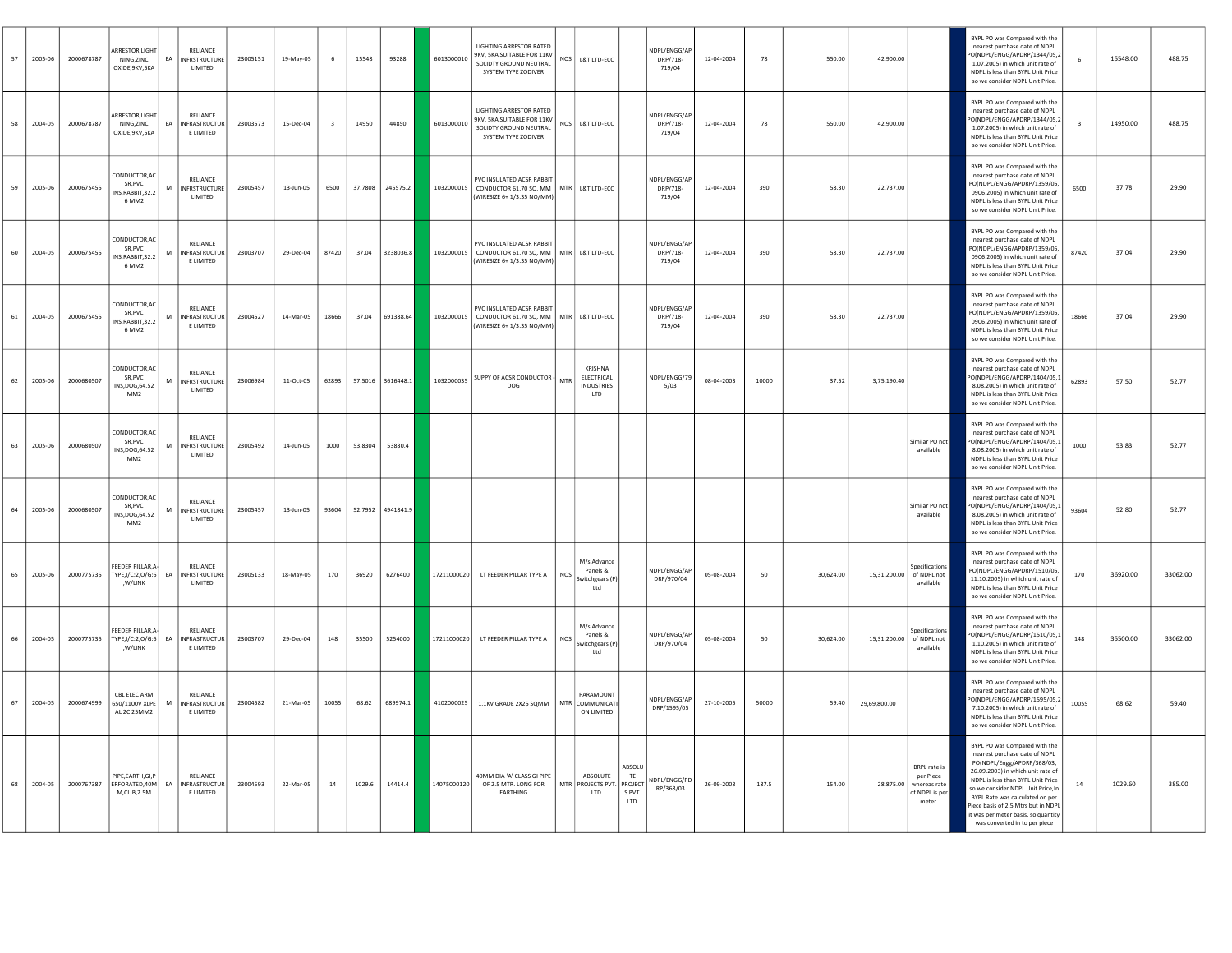| 69 | 2005-06 | 2000767387 | PIPE, EARTHING<br>GI, PERFO, 40MM<br>X2.5M,CLAS:B       | EA   | RELIANCE<br>INFRASTRUCTUR<br>E LIMITED        | 23007347 | 21-Nov-05 |         |        | 412 485.15625 199884.38 | 14075000120 | 40MM DIA 'A' CLASS GI PIPE<br>OF 2.5 MTR. LONG FOR<br>EARTHING                                                                                                                                                                                 | ABSOLUTE<br>MTR PROJECTS PVT.<br>LTD.          | ABSOLL<br>TE<br>PROJECT<br>S PVT.<br>LTD. | NDPL/ENGG/PD<br>RP/368/03          | 26-09-2003 | 187.5          | 154.00      |             | <b>BRPL</b> rate is<br>per Piece<br>28,875.00 whereas rate<br>of NDPL is per<br>meter. | BYPL PO was Compared with the<br>nearest purchase date of NDPL<br>PO(NDPL/Engg/APDRP/368/03,<br>26.09.2003) in which unit rate of<br>NDPL is less than BYPL Unit Price<br>412<br>so we consider NDPL Unit Price,In<br>BYPL Rate was calculated on per<br>Piece basis of 2.5 Mtrs but in NDPL<br>t was per meter basis, so quantity<br>was converted in to per piece | 485.16   | 385.00   |
|----|---------|------------|---------------------------------------------------------|------|-----------------------------------------------|----------|-----------|---------|--------|-------------------------|-------------|------------------------------------------------------------------------------------------------------------------------------------------------------------------------------------------------------------------------------------------------|------------------------------------------------|-------------------------------------------|------------------------------------|------------|----------------|-------------|-------------|----------------------------------------------------------------------------------------|---------------------------------------------------------------------------------------------------------------------------------------------------------------------------------------------------------------------------------------------------------------------------------------------------------------------------------------------------------------------|----------|----------|
| 70 | 2005-06 | 2000767387 | PIPE, EARTHING.<br>GI, PERFO, 40MM<br>X2.5M,CLAS:B      |      | RELIANCE<br>EA INFRSTRUCTURE<br>LIMITED       | 23005492 | 14-Jun-05 | 200     | 448.5  | 89700                   | 14075000120 | 40MM DIA 'A' CLASS GI PIPE<br>OF 2.5 MTR. LONG FOR<br>EARTHING                                                                                                                                                                                 | ABSOLUTE<br>MTR PROJECTS PVT. PROJECT<br>LTD.  | ABSOLU<br>TE<br>S PVT.<br>LTD.            | NDPL/ENGG/PD<br>RP/368/03          | 26-09-2003 | 187.5          | 154.00      |             | <b>BRPL</b> rate is<br>per Piece<br>28,875.00 whereas rate<br>of NDPL is per<br>meter. | BYPL PO was Compared with the<br>nearest purchase date of NDPL<br>PO(NDPL/Engg/APDRP/368/03,<br>26.09.2003) in which unit rate of<br>NDPL is less than BYPL Unit Price<br>200<br>so we consider NDPL Unit Price, In<br>BYPL Rate was calculated on per<br>Piece basis of 2.5 Mtrs but in NDPL<br>was per meter basis, so quantity<br>was converted in to per piece  | 448.50   | 385.00   |
| 71 | 2005-06 | 2000767387 | PIPE, EARTHING,<br>GI, PERFO, 40MM<br>X2.5M,CLAS:B      | EA   | RELIANCE<br>INFRSTRUCTURE<br>LIMITED          | 23005457 | 13-Jun-05 | 70      |        | 439.875 30791.25        | 14075000120 | 40MM DIA 'A' CLASS GI PIPE<br>OF 2.5 MTR. LONG FOR<br>EARTHING                                                                                                                                                                                 | ABSOLUTE<br>MTR PROJECTS PVT. PROJECT<br>LTD.  | ABSOLU<br>TE<br>S PVT.<br>LTD.            | NDPL/ENGG/PD<br>RP/368/03          | 26-09-2003 | 187.5          | 154.00      | 28,875.00   | BRPL rate is<br>per Piece<br>whereas rate<br>of NDPL is per<br>meter.                  | BYPL PO was Compared with the<br>nearest purchase date of NDPL<br>PO(NDPL/Engg/APDRP/368/03,<br>26.09.2003) in which unit rate of<br>NDPL is less than BYPL Unit Price<br>70<br>so we consider NDPL Unit Price,In<br>BYPL Rate was calculated on per<br>Piece basis of 2.5 Mtrs but in NDP<br>t was per meter basis, so quantity<br>was converted in to per piece   | 439.88   | 385.00   |
| 72 | 2004-05 | 2000815075 | CONN CBL CRF<br>SOCKET AL<br>300MM2 ALS-<br><b>XL27</b> | EA   | RELIANCE<br>INFRASTRUCTUR<br>E LIMITED        | 23004593 | 22-Mar-05 | 122     | 46.16  | 5631.52                 | 4085000311  | ALU LUG SOCKET CRIMPING<br>TYPE SIZE 300 SQMM FOR<br>XLPE SINGLE HOLE TUBE<br>TERMINAL                                                                                                                                                         | <b>SHYAM INDUS</b><br>NOS<br>POWER<br>SOLUTION |                                           | NDPL/ENGG/AP<br>DRP/499/03         | 29-10-2004 | 128            | 33.00       | 4,224.00    |                                                                                        | BYPL PO was Compared with the<br>nearest purchase date of NDPL<br>PO(NDPL/ENGG/APDRP/499/03,29<br>122<br>.10,2004) in which unit rate of<br>NDPL is less than BYPL Unit Price<br>so we consider NDPL Unit Price.                                                                                                                                                    | 46.16    | 33.00    |
| 73 | 2005-06 | 2000743841 | <b>FRANSFORMER,C</b><br>SP,25KVA,1PH,6.<br>35/0.24KV    | EA   | RELIANCE<br><b>INFRSTRUCTURE</b><br>LIMITED   | 23005492 | 14-Jun-05 | 160     |        | 39262.08 6281932.8      | 18064000063 | TRANSFORMER 25 KVA, 3 PH,<br>50Hz, 11KV/440V COPPER<br>WOUND OIL TYPE                                                                                                                                                                          | M/s L&T Ltd.-<br>NOS<br>ECC                    | L8T                                       | NDPL/ENGG/AP<br>DRP/1344/05        | 21-07-2005 | 9              | 49,731.00   | 49,731.00   |                                                                                        | BYPL PO was Compared with the<br>nearest purchase date of NDPL<br>PO(NDPL/ENGG/APDRP/514/04,<br>160<br>09.01.2004) in which unit rate of<br>NDPL is less than BYPL Unit Price<br>so we consider NDPL Unit Price.                                                                                                                                                    | 39262.08 | 33144.10 |
| 74 | 2004-05 | 2000743841 | TRANSFORMER,C<br>SP.25KVA.1PH.6.<br>35/0.24KV           | EA   | RELIANCE<br><b>INFRASTRUCTUR</b><br>E LIMITED | 23004527 | 14-Mar-05 | 107     | 37752  | 4039464                 |             | TRANSFORMER 25 KVA, 1 PH<br>18064000062 50Hz, 11 KV/240V COPPER<br>WOUND OIL TYPE                                                                                                                                                              | M/s L&T Ltd.-<br><b>NOS</b><br>ECC             | L&T                                       | NDPL/ENGG/AP<br>DRP/514/04         | 09-01-2004 | $\overline{2}$ | 33,144.10   | 66,288.20   |                                                                                        | BYPL PO was Compared with the<br>nearest purchase date of NDPL<br>PO(NDPL/ENGG/APDRP/514/04,<br>107<br>09.01.2004) in which unit rate of<br>NDPL is less than BYPL Unit Price<br>so we consider NDPL Unit Price.                                                                                                                                                    | 37752.00 | 33144.10 |
| 75 | 2005-06 | 2000744033 | CLAMP.SUSPENSI<br>ON<br>F/11KV,1CX95+1<br>CX35MM2       | EA   | RELIANCE<br>INFRSTRUCTURE<br>LIMITED          | 23005492 | 14-Jun-05 | 42      | 234    | 9828                    | 4084003150  | SUSPENSION CLAMP<br>SUITABLE FOR 11KV ABC<br>CABLE 3 X 95 + 1 X 95 SQMM<br>SUSPENSION CLAMP<br>SUITABLE FOR 11KV ABC<br>CABLE 3 X 95 + 1 X 95 SQMM                                                                                             | M/s L&T Ltd.-<br>NOS<br>ECC                    | L&T                                       | NDPL/ENGG/AP<br>DRP/514/04         | 09-01-2004 | 6              | 193.60      | 1,161.60    | Clamp size<br>different in<br>BSES & NDPL                                              | BYPL PO was Compared with the<br>nearest purchase date of NDPL<br>PO(NDPL/ENGG/APDRP/536/04,<br>42<br>21.07.2005) in which unit rate of<br>NDPL is less than BYPL Unit Price<br>so we consider NDPL Unit Price.                                                                                                                                                     | 234.00   | 225.40   |
| 76 | 2004-05 | 2000675354 | CBL ELEC AR<br>1.1KV PVC in CU<br>6C 2.5MM2             | M    | RELIANCE<br>INFRASTRUCTUR<br>E LIMITED        | 23003573 | 15-Dec-04 | 11000   | 86.25  | 948750                  | 4026000013  | CABLE COPPER CONDUCTOR<br>6CX2.5 SQMM\ SQMM<br>ARMOURED 1.1 KV FRLS                                                                                                                                                                            | M/S TCL<br>MTR<br>SPECIAL<br>CABLES LTD        |                                           | NDPL/ENGG/16<br>23/03              | 27-11-2003 | 4000           | 49.88       | 1.99.520.00 |                                                                                        | BYPL PO was Compared with the<br>nearest purchase date of NDPL<br>O(NDPL/ENGG/APDRP/643/04,29<br>11000<br>.09.2005) in which unit rate of<br>NDPL is less than BYPL Unit Price<br>so we consider NDPL Unit Price.                                                                                                                                                   | 86.25    | 73.00    |
| 77 | 2004-05 | 2000691726 | T-CONNECTOR<br>F/ZEBRA<br>CONDUCTOR                     | EA I | RELIANCE<br>INFRASTRUCTUR<br>E LIMITED        | 23003573 | 15-Dec-04 | 25      | 460    | 11500                   | 12172001011 | <b>T CONNECTOR FOR TWIN</b><br>ACSR ZEBRA CONDUCTOR                                                                                                                                                                                            | NOS<br>EMCO LTD                                | LTD                                       | EMCO NDPL/ENGG/AP<br>DRP/643/04    | 29-09-2005 | 18             | 450.00      | 8,100.00    |                                                                                        | BYPL PO was Compared with the<br>nearest purchase date of NDPL<br>O(NDPL/ENGG/APDRP/643/04,29<br>25<br>.09.2005) in which unit rate of<br>NDPL is less than BYPL Unit Price<br>so we consider NDPL Unit Price.                                                                                                                                                      | 460.00   | 450.00   |
| 78 | 2004-05 | 2000675003 | CBL ELEC ARM<br>650/1100V XLPE<br>AL 1C 300MM2          | M    | RELIANCE<br>INFRASTRUCTUR<br>E LIMITED        | 23003707 | 29-Dec-04 | 15981.5 |        | 155.98 2492794.4        |             | 1.1KV grade, 1 X 300sqmm<br>conductor, XLPE insulated,<br>unarmoured, PVC extruded<br>4090000290 inner sheath and overall black   KM<br>PVC outer sheathed cable of<br>following sizes as per IS<br>7098(Part-1)/88 with latest<br>amendments: | M/s POLYCAB<br>WIRES PVT LTD Polycab           |                                           | NDPL/ENGG/AP<br>DRP/421/03         | 25-11-2003 | 5              | 1,24,334.60 |             | NDPL cable is<br>unarmoured<br>6,21,673.00 whereas BSES<br>cable is<br>armoured        | RVPI PO was Com<br>nearest purchase date of NDPL<br>PO(NDPL/ENGG/APDRP/718-<br>719/04,12.04.2004) in which unit<br>15981.5<br>rate of NDPL is less than BYPL Unit<br>Price so we consider NDPL Unit<br>Price.                                                                                                                                                       | 155.98   | 137.50   |
| 79 | 2004-05 | 2000695300 | CBL ELEC N-<br>$1.1$ KV AL XLPE $1C$<br>630MM2          | M    | RELIANCE<br>INFRASTRUCTUR<br>E LIMITED        | 23003707 | 29-Dec-04 | 27951   | 344.31 | 9623808.8               | 4090000630  | CABLE 1.1KV ALU COND SIZE 1<br>C X630 SQMM XLPE<br>INSULATED FRLS PVC OUTER<br>SHEATHED UNARMOURED                                                                                                                                             | MTR L&T LTD-ECC                                |                                           | NDPL/ENGG/AP<br>DRP/718-<br>719/04 | 12-04-2004 | 240            | 280.50      | 67,320.00   | Specifications<br>of NDPL not<br>available                                             | BYPL PO was Compared with the<br>nearest purchase date of NDPL<br>PO(NDPL/ENGG/APDRP/718-<br>719/04,12.04.2004) in which unit<br>27951<br>rate of NDPL is less than BYPL Unit<br>Price so we consider NDPL Unit<br>Price.                                                                                                                                           | 344.31   | 280.50   |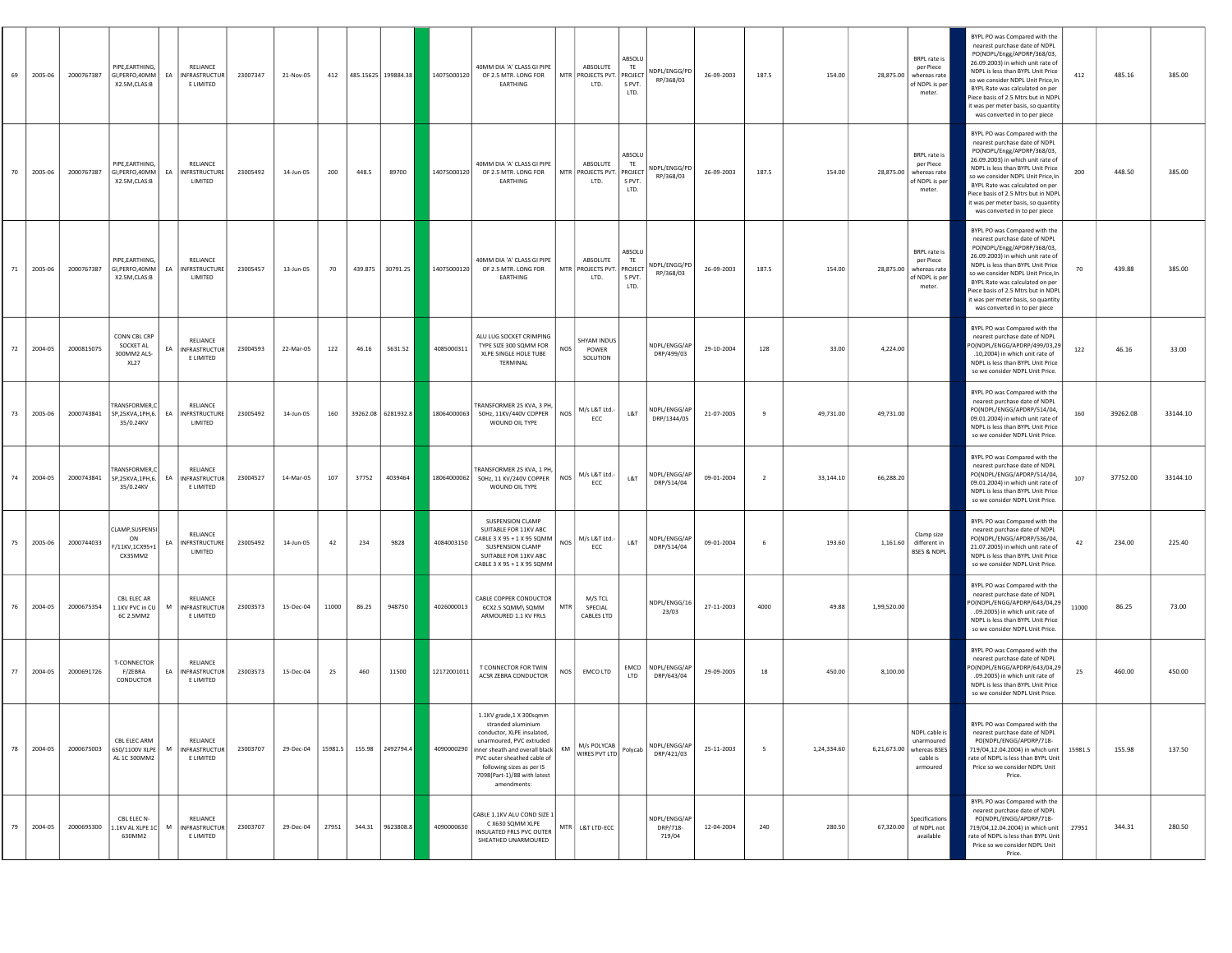| 80 | 2004-05 | 2000680749 | CT/PT,COMBINE<br>D, PT:11KV/110V,<br>CT:300/5A          | EA | RELIANCE<br>INFRASTRUCTUR<br>E LIMITED        | 23003707 | 29-Dec-04         | <b>11</b>               | 24757  | 272327                      | 17231000648 | 11kV CT PT UNIT with CT<br>Ratio 300/5A                                                                             | NOS        | M/s ADHUNIK<br>YANTRA<br>UDYOG (P)<br>LTD.          | Adhunik | NDPL/ENGG/AP<br>DRP/739/04 | 06-04-2004 | 8     | 21,800.00 | 1,74,400.00    |                                                            | BYPL PO was Compared with the<br>nearest purchase date of NDPL<br>PO(NDPL/ENGG/APDRP/739/04.<br>06.04.2004) in which unit rate of<br>NDPL is less than BYPL Unit Price<br>so we consider NDPL Unit Price. | 11                      | 24757.00 | 21800.00 |
|----|---------|------------|---------------------------------------------------------|----|-----------------------------------------------|----------|-------------------|-------------------------|--------|-----------------------------|-------------|---------------------------------------------------------------------------------------------------------------------|------------|-----------------------------------------------------|---------|----------------------------|------------|-------|-----------|----------------|------------------------------------------------------------|-----------------------------------------------------------------------------------------------------------------------------------------------------------------------------------------------------------|-------------------------|----------|----------|
| 81 | 2004-05 | 2000693141 | FUSE, DD, 100<br>AMP,11 KV                              | EA | RELIANCE<br>INFRASTRUCTUR<br>E LIMITED        | 23003707 | 29-Dec-04         | $\overline{\mathbf{3}}$ |        | 4207.49 12622.47            | 60284000015 | Fuse unit drop down 11kv<br>40AMp, 1Ph w/ Insulator                                                                 | NOS        | LARSEN &<br>TOUBRO LTD                              |         | NDPL/ENGG/AP<br>DRP/792/04 | 17-05-2004 | 61    | 2,161.50  | 1,31,851.50    | NDPL fuse is<br>40Amp<br>whereas BSES<br>fuse is<br>100Amp | BYPL PO was Compared with the<br>nearest purchase date of NDPL<br>O(NDPL/ENGG/APDRP/792/04,17<br>.05.2004) in which unit rate of<br>NDPL is less than BYPL Unit Price<br>so we consider NDPL Unit Price.  | $\overline{\mathbf{3}}$ | 4207.49  | 2161.50  |
| 82 | 2004-05 | 2000767047 | <b>METER BOX</b><br>F/1PH STATIC<br><b>ENERGY METER</b> | EA | RELIANCE<br><b>INFRASTRUCTUR</b><br>E LIMITED | 23003748 | 03-Jan-05         | 25000                   | 232    | 5800000                     | 10109000062 | BOX FOR 1 PHASE METER,<br>TAMPER PROOF MOULDED<br>PLASTIC FIRE RETARDANT<br>WITH VIEWING WINDOW 80<br>X 80 MM       | <b>NOS</b> | M/S GENUS<br>OVERSEAS<br>ELECTRONICS<br>LTD.        | GENUS   | NDPL/ENGG/AP<br>DRP/858/04 | 24-06-2004 | 80000 | 197.00    | 1,57,59,648.16 |                                                            | BYPL PO was Compared with the<br>nearest purchase date of NDPL<br>O(NDPL/ENGG/APDRP/858/04,24<br>.06.2004) in which unit rate of<br>NDPL is less than BYPL Unit Price<br>so we consider NDPL Unit Price.  | 25000                   | 232.00   | 197.00   |
| 83 | 2004-05 | 2000767047 | METER BOX<br>F/1PH STATIC<br><b>ENERGY METER</b>        | EA | RELIANCE<br>INFRASTRUCTUR<br>E LIMITED        | 23003742 | 31-Dec-04         | 35000                   | 205.57 | 7194950                     | 10109000062 | <b>BOX FOR 1 PHASE METER</b><br>TAMPER PROOF MOULDED<br>PLASTIC FIRE RETARDANT<br>WITH VIEWING WINDOW 80<br>X 80 MM | <b>NOS</b> | M/S GENUS<br>OVERSEAS<br><b>ELECTRONICS</b><br>LTD. | GENUS   | NDPL/ENGG/AP<br>DRP/858/04 | 24-06-2004 | 80000 | 197.00    | 1,57,59,648.16 |                                                            | BYPL PO was Compared with the<br>nearest purchase date of NDPL<br>O(NDPL/ENGG/APDRP/858/04,24<br>.06.2004) in which unit rate of<br>NDPL is less than BYPL Unit Price<br>so we consider NDPL Unit Price.  | 35000                   | 205.57   | 197.00   |
| 84 | 2005-06 | 2000692879 | FEEDER PILLAR, B-<br>TYPE, I/C:1,0/G:4   EA<br>,W/LINK  |    | RELIANCE<br>INFRASTRUCTUR<br>E LIMITED        | 23007347 | 21-Nov-05         | 95                      | 25875  | 2458125                     | 17211000030 | LT FEEDER PILLAR TYPE B   NOS Switchgear Pvt                                                                        |            | Shriram<br>Ltd                                      |         | NDPL/ENGG/AP<br>DRP/969/04 | 05-08-2004 | 50.00 | 23490     | 11,74,500.00   | ipecifications<br>of NDPL not<br>available                 | BYPL PO was Compared with the<br>earest purchase date of NDPL<br>PO(NDPL/ENGG/APDRP/969/04,<br>05.08.2004) in which unit rate of<br>NDPL is less than BYPL Unit Price<br>so we consider NDPL Unit Price.  | 95                      | 25875.00 | 23490.00 |
| 85 | 2005-06 | 2000692879 | FEEDER PILLAR, B-<br>TYPE, I/C:1, O/G:4   EA<br>,W/LINK |    | RELIANCE<br><b>INFRSTRUCTURE</b><br>LIMITED   | 23005133 | 18-May-05         | 40                      | 23920  | 956800                      | 17211000030 | LT FEEDER PILLAR TYPE B                                                                                             |            | Shriram<br>NOS Switchgear Pvt<br>Ltd                |         | NDPL/ENGG/AP<br>DRP/969/04 | 05-08-2004 | 50.00 | 23490     | 11,74,500.00   | Specifications<br>of NDPL not<br>available                 | BYPL PO was Compared with the<br>nearest purchase date of NDPL<br>PO(NDPL/ENGG/APDRP/969/04,<br>05.08.2004) in which unit rate of<br>NDPL is less than BYPL Unit Price<br>so we consider NDPL Unit Price. | 40                      | 23920.00 | 23490.00 |
| 86 | 2005-06 | 2000678517 | WIRE, STAY, GI, 7/<br>8SWG                              |    | RELIANCE<br>KG INFRSTRUCTURE<br>LIMITED       | 23005492 | 14-Jun-05         | 0.02                    | 44.72  | 0.8944                      |             |                                                                                                                     |            |                                                     |         |                            |            |       |           |                | Similar PO not<br>available                                | BYPL PO was Compared with the<br>nearest purchase date of NDPL<br>0(NDPL/MM/2408/04,04.11.200<br>) in which unit rate of NDPL is less<br>than BYPL Unit Price so we<br>consider NDPL Unit Price.          | 0.02                    | 44.72    | 33.41    |
| 87 | 2005-06 | 2000678517 | WIRE, STAY, GI, 7/<br>8SWG                              |    | RELIANCE<br>KG INFRSTRUCTURE<br>LIMITED       | 23005133 | 18-May-05 23233.7 |                         |        | 44.616 1036595.2            |             |                                                                                                                     |            |                                                     |         |                            |            |       |           |                | Similar PO not<br>available                                | BYPL PO was Compared with the<br>nearest purchase date of NDPL<br>0(NDPL/MM/2408/04,04.11.200<br>4) in which unit rate of NDPL is less<br>than BYPL Unit Price so we<br>consider NDPL Unit Price.         | 23233.71                | 44.62    | 33.41    |
| 88 | 2005-06 | 2000678517 | WIRE, STAY, GI, 7/<br>8SWG                              | KG | RELIANCE<br>NFRSTRUCTURE<br>LIMITED           | 23005133 | 18-May-05         | 58.4                    |        | 44.616 2605.5744            |             |                                                                                                                     |            |                                                     |         |                            |            |       |           |                | Similar PO not<br>available                                | BYPL PO was Compared with the<br>nearest purchase date of NDPL<br>O(NDPL/MM/2408/04,04.11.200<br>in which unit rate of NDPL is less<br>than BYPL Unit Price so we<br>consider NDPL Unit Price.            | 58.4                    | 44.62    | 33.41    |
| 89 | 2004-05 | 2000678517 | WIRE, STAY, GI, 7/<br>8SWG                              | KG | RELIANCE<br>INFRASTRUCTUR<br>E LIMITED        | 23003707 | 29-Dec-04         |                         |        | 4533.15 42.900001 194472.14 |             |                                                                                                                     |            |                                                     |         |                            |            |       |           | $\sim$         | Similar PO not<br>available                                | BYPL PO was Compared with the<br>nearest purchase date of NDPL<br>0(NDPL/MM/2408/04,04.11.200<br>) in which unit rate of NDPL is less<br>than BYPL Unit Price so we<br>consider NDPL Unit Price.          | 4533.15                 | 42.90    | 33.41    |
| 90 | 2004-05 | 2000777142 | ARMS, CROSS, GI<br>F/11KV<br>OVERHEAD LINES             |    | RELIANCE<br>EA INFRASTRUCTUR<br>E LIMITED     | 23008096 |                   |                         |        | 14 542.19375 7590.7125      |             | 12026000010 V-Cross Arm Steel for 11KV NOS                                                                          |            | Bahubali<br>Engineers &<br>Contractors              |         | NDPL/MM/3519<br>/05        | 24-10-2005 | 1500  | 425.81    | 6,38,715.00    |                                                            | BYPL PO was Compared with the<br>nearest purchase date of NDPL<br>0(NDPL/MM/3519/05,24.10.200<br>5) in which unit rate of NDPL is less<br>than BYPL Unit Price so we<br>consider NDPL Unit Price.         | 14                      | 542.19   | 425.81   |
| 91 | 2004-05 | 2000676846 | TRANSFORMER,9<br>90KVA,11KV/433<br>V.OIL TYPE           | EA | RELIANCE<br><b>INFRASTRUCTUR</b><br>E LIMITED | 23003707 | 29-Dec-04         | 117                     |        | 600039.04 70204568          |             |                                                                                                                     |            |                                                     |         |                            |            |       | $\sim$    | $\sim$         | Similar PO not<br>available                                | Material Found in GRN data                                                                                                                                                                                | 117                     | 420589   | 420589   |
| 92 | 2004-05 | 2000766799 | RMU,11KV,350M<br>VA, SF6, 630A, I/D,<br>EXT, 3 WAY      | EA | RELIANCE<br>NFRASTRUCTUR<br>E LIMITED         | 23003707 | 29-Dec-04         | 82                      | 462000 | 37884000                    |             |                                                                                                                     |            |                                                     |         |                            |            |       | $\sim$    | $\sim$         | Similar PO no<br>available                                 | Material Found in GRN data                                                                                                                                                                                | 82                      | 450000   | 450000   |
| 93 | 2004-05 | 2000781914 | CIR BR AIR -- 4P<br>415V 400A                           |    | RELIANCE<br>EA INFRASTRUCTUR<br>E LIMITED     | 23003707 | 29-Dec-04         | 815                     | 24438  | 19916970                    |             |                                                                                                                     |            |                                                     |         |                            |            |       |           |                | Similar PO not<br>available                                | Material Found in GRN data                                                                                                                                                                                | 815                     | 23000    | 23000    |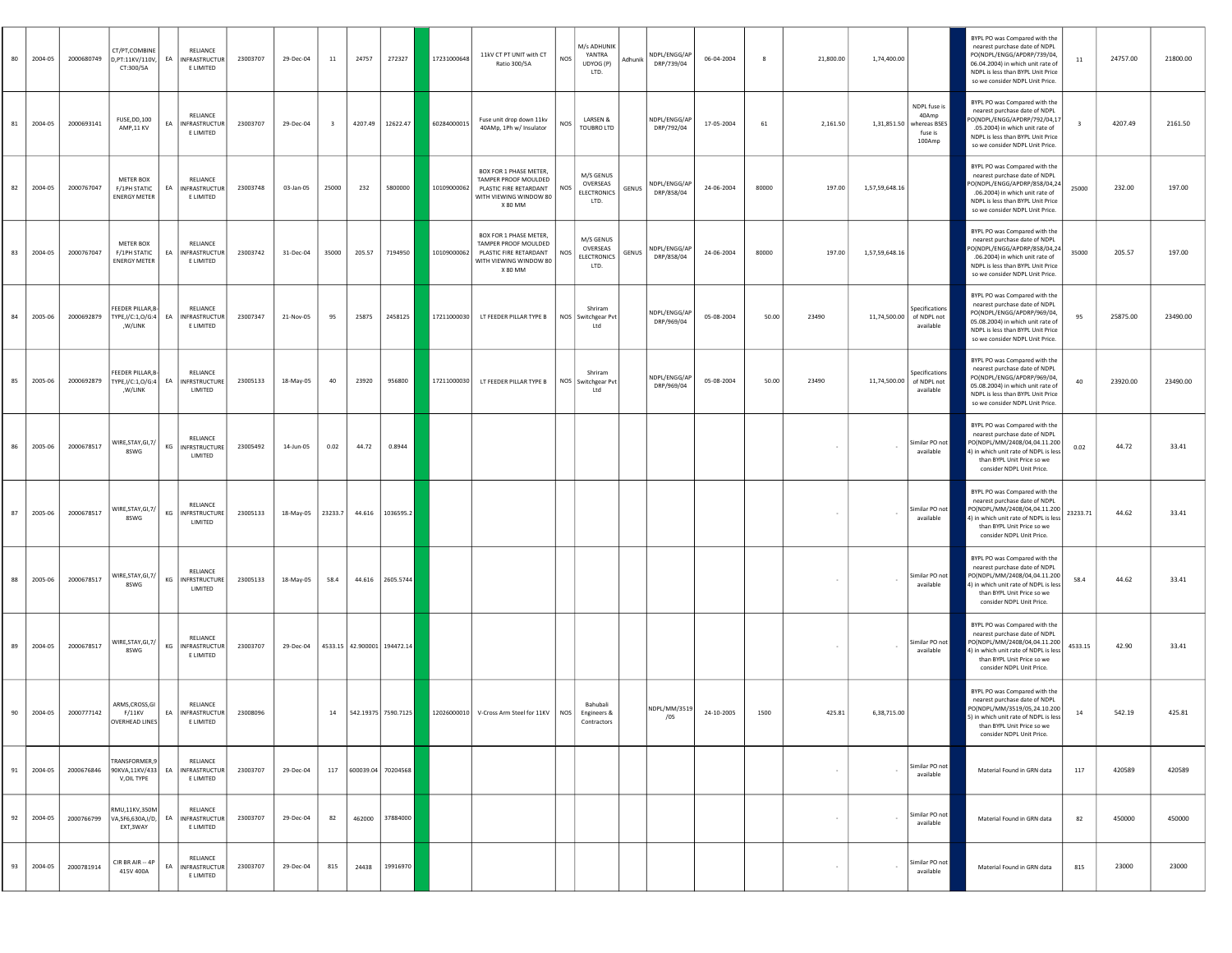| 94  | 2004-05     | 2000048043 | CBL ELEC AR<br>11000V XLPE AL<br>3C 150MM2                                                 | RELIANCE<br>M INFRASTRUCTUR<br>E LIMITED                               | 23003707 | 29-Dec-04                             | 7443                    | 861.92              | 6415270.6           |  |  |  |        | $\overline{\phantom{a}}$ | Similar PO not<br>available | Material Found in GRN data | 7443                    | 770         | 770         |
|-----|-------------|------------|--------------------------------------------------------------------------------------------|------------------------------------------------------------------------|----------|---------------------------------------|-------------------------|---------------------|---------------------|--|--|--|--------|--------------------------|-----------------------------|----------------------------|-------------------------|-------------|-------------|
| 95  | 2004-05     | 2000676846 | <b>FRANSFORMER,9</b><br>V, OIL TYPE                                                        | RELIANCE<br>90KVA,11KV/433 EA INFRASTRUCTUR<br>E LIMITED               | 23004527 | 14-Mar-05                             | $\overline{\mathbf{3}}$ |                     | 600039.04 1800117.1 |  |  |  | $\sim$ | $\sim$                   | Similar PO not<br>available | Material Found in GRN data | $\overline{\mathbf{3}}$ | 420589      | 420589      |
| 96  | 2004-05     | 2000766799 | RMU,11KV,350M<br>EXT, 3 WAY                                                                | RELIANCE<br>VA, SF6, 630A, I/D, EA INFRASTRUCTUR<br>E LIMITED          | 23004527 | 14-Mar-05                             | $\overline{2}$          | 462000              | 924000              |  |  |  |        | $\overline{\phantom{a}}$ | Similar PO not<br>available | Material Found in GRN data | $\overline{2}$          | 450000      | 450000      |
| 97  | 2004-05     | 2000766799 | RMU,11KV,350M<br>EXT, 3 WAY                                                                | <b>RELIANCE</b><br>VA, SF6, 630A, I/D, EA   INFRASTRUCTUR<br>E LIMITED | 23004593 | 22-Mar-05                             | $\mathbf{1}$            | 462000              | 462000              |  |  |  |        | $\overline{\phantom{a}}$ | Similar PO not<br>available | Material Found in GRN data | $\mathbf{1}$            | 450000      | 450000      |
| 98  | 2004-05     | 2000447856 | FITTING.INDUST<br>T,250W,HPSV                                                              | RELIANCE<br>RIAL, STREETLIGH   EA   INFRASTRUCTUR<br>E LIMITED         | 23003707 | 29-Dec-04                             | 242                     |                     | 3301.98 799079.16   |  |  |  |        | $\sim$                   | Similar PO not<br>available | Material Found in GRN data | 242                     | 1716        | 1716        |
| 99  | 2005-06     | 2000763092 | RMU,11KV,350M<br>ENDABLE                                                                   | RELIANCE<br>VA,630A,SF6,EXT EA INFRSTRUCTURE<br>LIMITED                | 23005492 | 14-Jun-05                             | $\mathbf{1}$            | 443549.6            | 443549.6            |  |  |  |        | $\overline{\phantom{a}}$ | Similar PO not<br>available | Material Found in GRN data | $\mathbf{1}$            | 397700      | 397700      |
|     | 100 2005-06 | 2000763092 | RMU,11KV,350M<br>ENDABLE                                                                   | RELIANCE<br>VA,630A,SF6,EXT EA   INFRSTRUCTURE<br>LIMITED              | 23005457 | 13-Jun-05                             | $\mathbf{1}$            |                     | 435020.35 435020.35 |  |  |  |        | $\sim$                   | Similar PO not<br>available | Material Found in GRN data | $\mathbf{1}$            | 397700      | 397700      |
| 101 | 2005-06     | 2000678770 | ISOLATOR, 33KV,<br>1250A,3P,W/O<br><b>EARTH SWITCH</b>                                     | RELIANCE<br>EA INFRSTRUCTURE<br>LIMITED                                | 23005114 | 17-May-05                             | 10                      | 48113.884 481138.84 |                     |  |  |  |        | $\overline{\phantom{a}}$ | Similar PO not<br>available | Material Found in GRN data | 10                      | 39500       | 39500       |
| 102 | 2004-05     | 2000262574 | ANGL MTL EQ<br>MS --<br>75X75X6MM                                                          | RELIANCE<br>MT INFRASTRUCTUR<br>E LIMITED                              | 23003573 | 15-Dec-04                             | 10                      | 39675               | 396750              |  |  |  |        |                          | Similar PO not<br>available | Material Found in GRN data | 10                      | 37000       | 37000       |
|     | 103 2004-05 | 2000691731 | P.G.<br>CLAMP, F/ACSR<br>GOAT<br>CONDUCTOR                                                 | RELIANCE<br>EA INFRASTRUCTUR<br>E LIMITED                              | 23003573 | 15-Dec-04                             | 1028                    | 287.5               | 295550              |  |  |  | $\sim$ | $\sim$                   | Similar PO not<br>available | Material Found in GRN data | 1028                    | 286         | 286         |
| 104 | 2005-06     | 2000688296 | SCREW, TENSION,<br>GI;20X750MM                                                             | RELIANCE<br>EA INFRSTRUCTURE<br>LIMITED                                | 23005133 | 18-May-05                             | 800                     | 446.16              | 356928              |  |  |  |        | $\sim$                   | Similar PO not<br>available | Material Found in GRN data | 800                     | 336.3750105 | 336.3750105 |
| 105 | 2005-06     | 2000690348 | ANCHOR<br>GX3/4"DIA                                                                        | RELIANCE<br>ROD, SIZE: 7.1/2'L   EA   INFRSTRUCTURE<br>LIMITED         | 23005133 | 18-May-05                             | 908                     | 280.8               | 254966.4            |  |  |  |        | $\sim$                   | Similar PO not<br>available | Material Found in GRN data | 908                     | 268.875     | 268.875     |
| 106 | 2005-06     | 2000777085 | NSULATOR, DISC,<br>11KV,70KN,CREE<br>P:280-320MM                                           | RELIANCE<br>EA INFRASTRUCTUR<br>E LIMITED                              | 23007347 | 21-Nov-05                             | 480                     | 303.89625 145870.2  |                     |  |  |  |        | $\sim$                   | Similar PO not<br>available | Material Found in GRN data | 480                     | 266.0429    | 266.0429    |
| 107 | 2005-06     | 2000688131 | PIN, GI, FOR 11KV<br>PIN INSULATOR                                                         | RELIANCE<br>EA INFRSTRUCTURE<br>LIMITED                                | 23005133 | 18-May-05                             | 2572                    | 76.96               | 197941.12           |  |  |  | $\sim$ | $\sim$                   | Similar PO not<br>available | Material Found in GRN data | 2572                    | 42          | 42          |
|     |             |            | CBL ELEC ARM<br>108   2005-06   2000781738   1.1KV PVC in CU   M   INFRASTRUCTUR<br>7 CORE | RELIANCE<br>E LIMITED                                                  | 23007347 | 21-Nov-05   1005   95.265   95741.325 |                         |                     |                     |  |  |  |        |                          | Similar PO not<br>available | Material Found in GRN data | 1005                    | 85.74491966 | 85.74491966 |
|     | 109 2004-05 | 2000687194 | CONDUCTOR, AC<br>SR,UN<br>INSULATED, SQUI<br>RREL                                          | RELIANCE<br>M INFRASTRUCTUR<br>E LIMITED                               | 23003707 | 29-Dec-04                             | 11000                   | 11.28               | 124080              |  |  |  |        | $\sim$                   | Similar PO not<br>available | Material Found in GRN data | 11000                   | 7.491583996 | 7.491583996 |
| 110 | 2004-05     | 2000762650 | PIPE, HUME, RCC,<br>150MM<br>DIA, 2MTR LONG                                                | RELIANCE<br>EA INFRASTRUCTUR<br>E LIMITED                              | 23003707 | 29-Dec-04                             | 493                     | 379.1               | 186896.3            |  |  |  | $\sim$ | $\sim$                   | Similar PO not<br>available | Material Found in GRN data | 493                     | 163         | 163         |
| 111 | 2004-05     | 2000781914 | CIR BR AIR 4P<br>415VAC 400A                                                               | RELIANCE<br>EA INFRASTRUCTUR<br>E LIMITED                              | 23003707 | 29-Dec-04                             | $\overline{2}$          | 24438               | 48876               |  |  |  |        | $\sim$                   | Similar PO not<br>available | Material Found in GRN data | $\overline{2}$          | 23000       | 23000       |